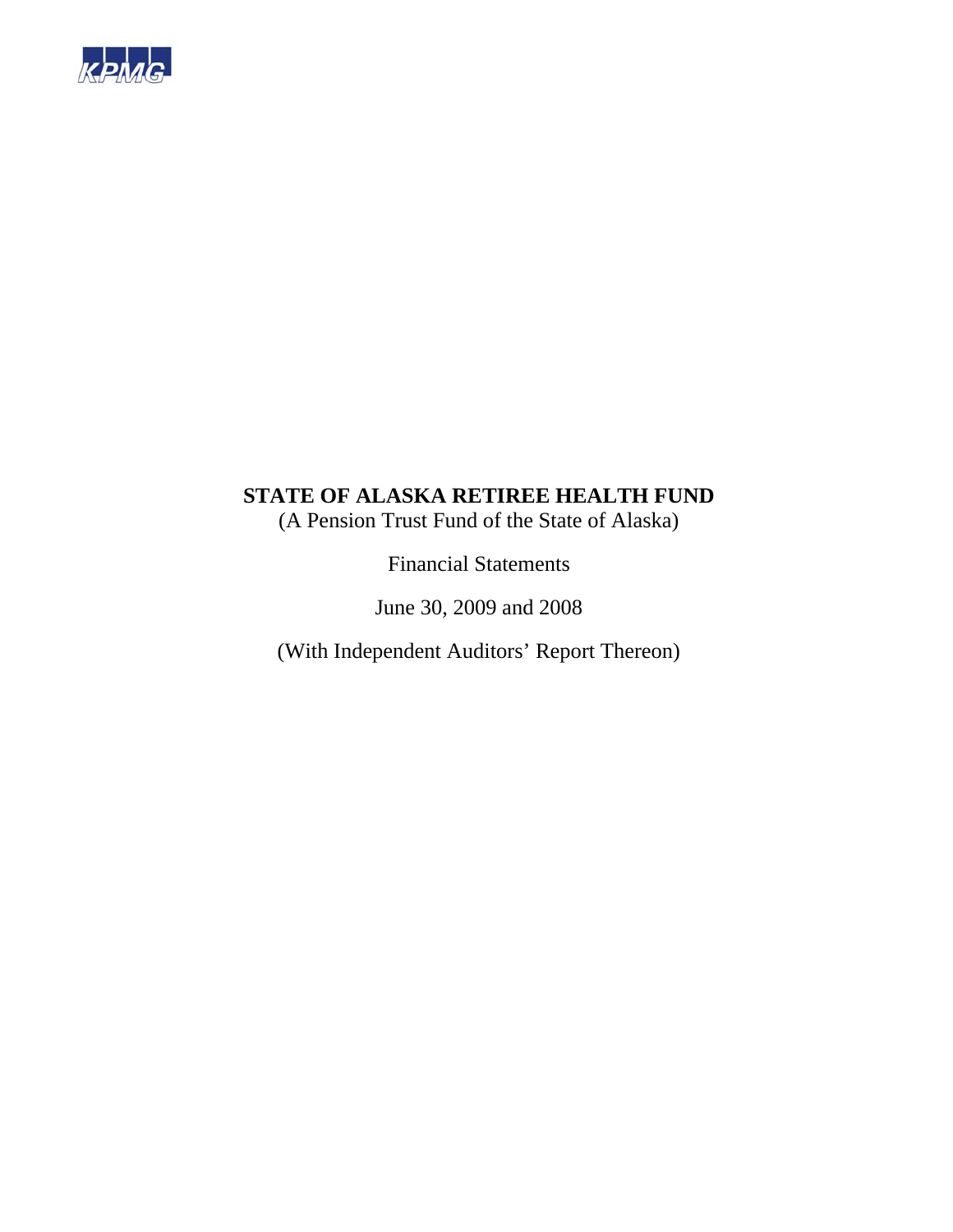(A Pension Trust Fund of the State of Alaska)

June 30, 2009 and 2008

## **Table of Contents**

|                                                       | Page      |
|-------------------------------------------------------|-----------|
| <b>Independent Auditors' Report</b>                   |           |
| Management's Discussion and Analysis                  | $2 - 7$   |
| <b>Statements of Fiduciary Net Assets</b>             | 8         |
| <b>Statements of Changes in Fiduciary Net Assets</b>  | 9         |
| <b>Notes to Financial Statements</b>                  | $10 - 25$ |
| Supplemental Schedules:                               |           |
| Statements of Fiduciary Nets Assets by Plan           | 26        |
| Statements of Changes in Fiduciary Net Assets by Plan | 27        |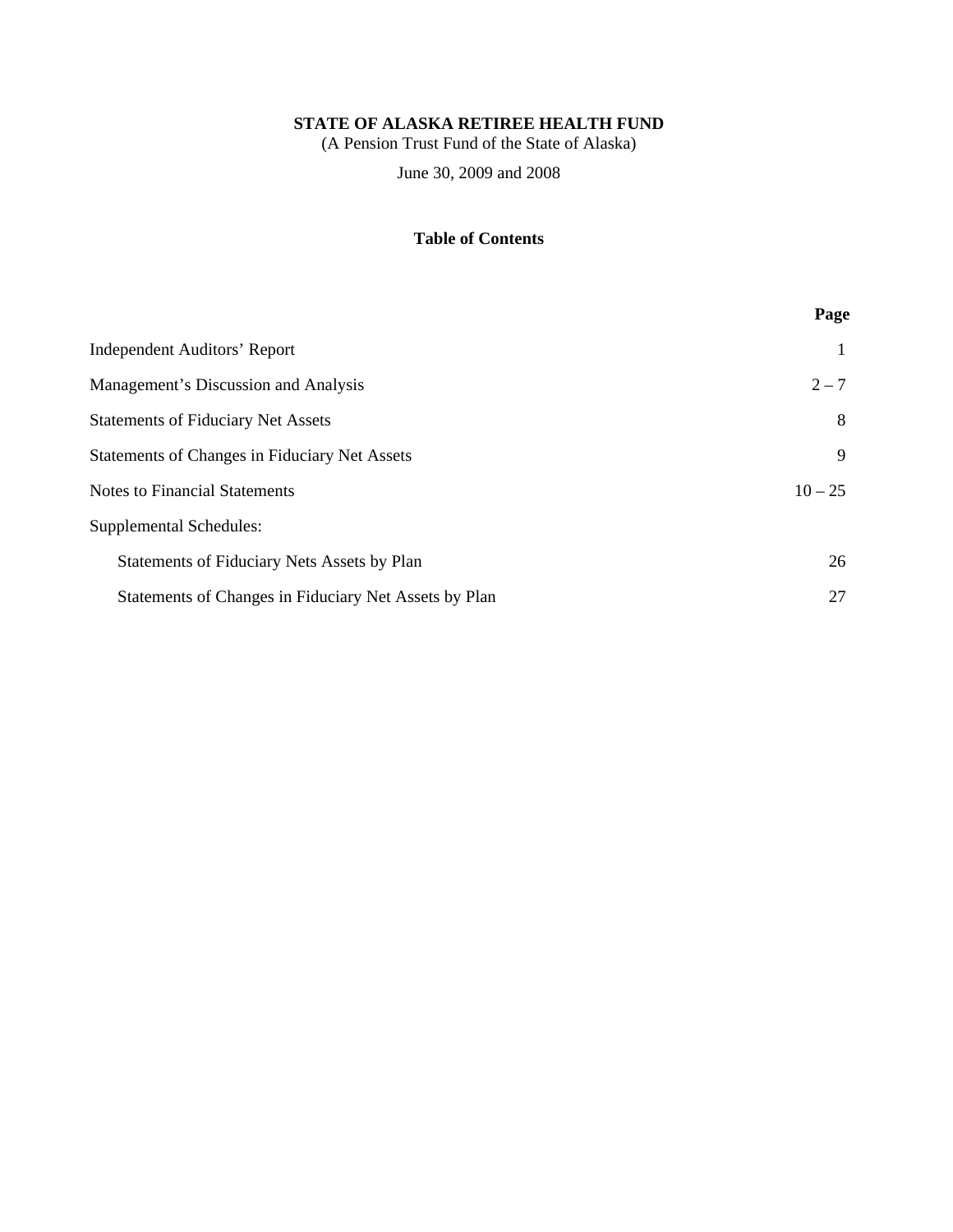

**KPMG LLP**  Suite 600 701 West Eighth Avenue Anchorage, AK 99501

### **Independent Auditors' Report**

Division of Retirement and Benefits and Members of the Alaska Retirement Management Board State of Alaska Retiree Health Fund:

We have audited the accompanying statements of fiduciary net assets of the State of Alaska Retiree Health Fund (Plan), a Pension Trust Fund of the State of Alaska, as of June 30, 2009 and 2008, and the related statements of changes in fiduciary net assets for the years then ended. These financial statements are the responsibility of the Plan's management. Our responsibility is to express an opinion on these financial statements based on our audits.

We conducted our audits in accordance with auditing standards generally accepted in the United States of America. Those standards require that we plan and perform the audits to obtain reasonable assurance about whether the financial statements are free of material misstatement. An audit includes consideration of internal control over financial reporting as a basis for designing audit procedures that are appropriate in the circumstances, but not for the purpose of expressing an opinion on the effectiveness of the internal control over financial reporting. Accordingly, we express no such opinion. An audit also includes examining, on a test basis, evidence supporting the amounts and disclosures in the financial statements, assessing the accounting principles used and significant estimates made by management, as well as evaluating the overall financial statement presentation. We believe that our audits provide a reasonable basis for our opinion.

In our opinion, the financial statements referred to above present fairly, in all material respects, the fiduciary net assets of the State of Alaska Retiree Health Fund as of June 30, 2009 and 2008, and the changes in fiduciary net assets for the years then ended in conformity with accounting principles generally accepted in the United States of America.

Management's Discussion and Analysis is not a required part of the financial statements, but is supplementary information required by the Governmental Accounting Standards Board (GASB). We have applied certain limited procedures, which consisted principally of inquiries of management regarding the methods of measurement and presentation of the required supplementary information. However, we did not audit this information and express no opinion on it.

Our audits were conducted for the purpose of forming an opinion on the basic financial statements taken as a whole. The supplemental schedules presented on pages 26-27 are presented for purposes of additional analysis and are not a required part of the basic financial statements. Such supplemental schedules are the responsibility of the management of the Plan. This information has been subjected to the auditing procedures applied in our audits of the basic financial statements and, in our opinion, is fairly stated in a material respects when considered in relation to the basic financial statements taken as a whole.

KPMG LLP

December 2, 2009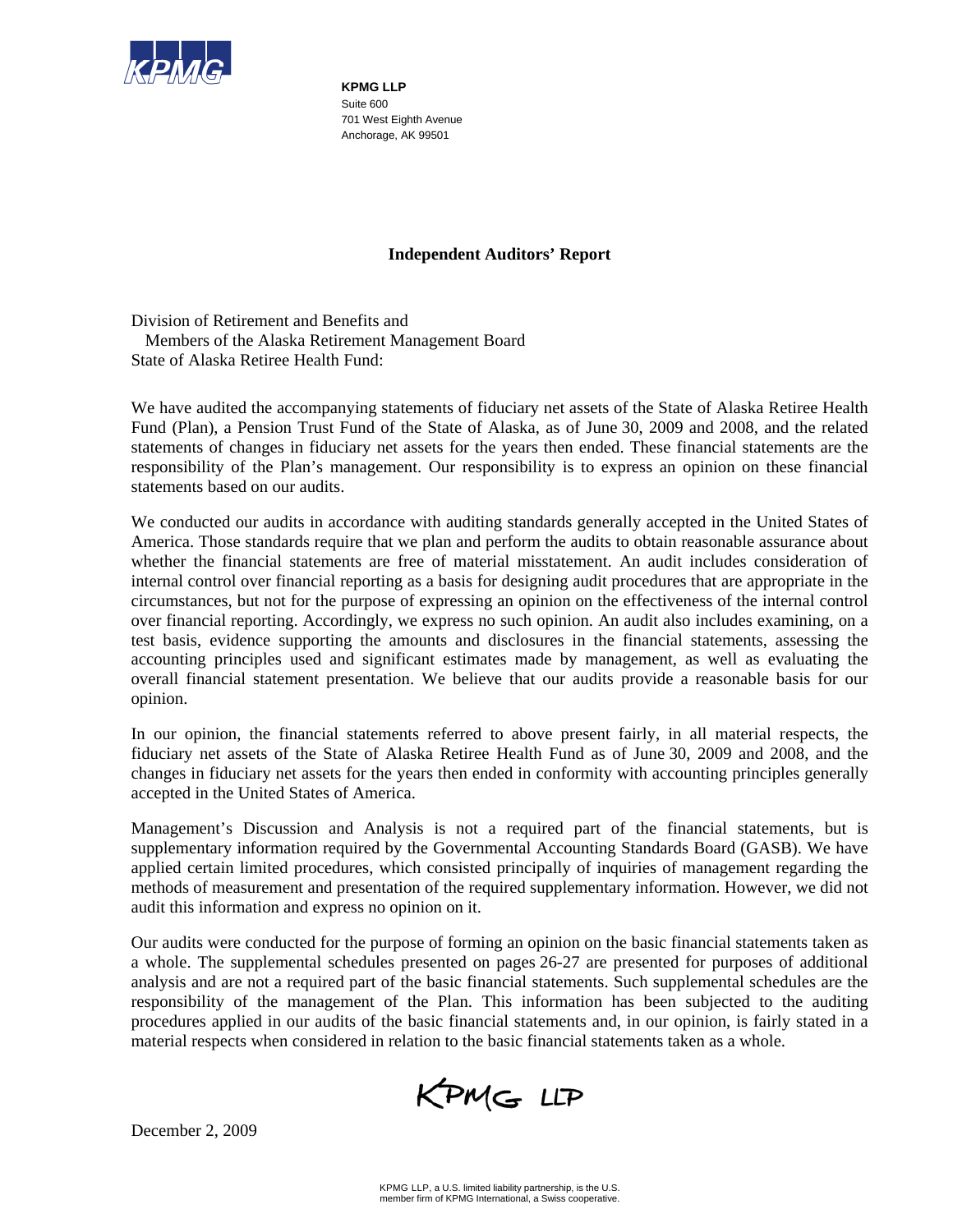(A Pension Trust Fund of the State of Alaska)

Management's Discussion and Analysis

June 30, 2009 and 2008

This section presents management's discussion and analysis (MD&A) of the Retiree Health Fund's (Plan) financial condition and performance for the years ended June 30, 2009 and 2008. This section is presented as a narrative overview and analysis. Please read the MD&A in conjunction with the financial statements, notes to the financial statements and supplemental schedules to better understand the financial condition and performance of the Plan during the fiscal years ended June 30, 2009 and 2008. Information for fiscal year 2007 is presented for comparative purposes.

### **Financial Highlights**

The Plan's total net assets held in trust for postemployment healthcare benefits as of June 30, 2009 and 2008 are \$165,572,103 and \$177,625,297, respectively.

The Plan's total net assets held in trust for postemployment healthcare benefits as of June 30, 2009 and 2008 decreased by (\$12,503,194) or -6.8% and decreased by (\$155,174,104) or -46.6% over the closing balances of those assets in fiscal years 2008 and 2007.

Total health premiums totaled \$47,108,376 and \$43,891,815 during fiscal years 2009 and 2008, an increase of \$3,216,561 or 7.3% and a decrease of (\$320,215,198) or -87.9% from fiscal years 2008 and 2007.

Net investment losses decreased from (\$6,960,689) to (\$23,283,038) during fiscal year 2009 and decreased from \$36,364,601 to (\$6,960,689) during fiscal year 2008; reflecting an increase of 234.5% and a decrease of -119.1% from fiscal years 2008 and 2007.

Benefit expenses totaled \$38,473,565 and \$194,610,984 during fiscal years 2009 and 2008, a decrease of (\$156,137,419) or -80.2% and a decrease of (\$106,675,015) or -35.4% from fiscal years 2008 and 2007.

### **Overview of the Financial Statements**

This discussion and analysis is intended to serve as an introduction to the Plan's basic financial statements. The Plan's basic financial statements are comprised of three components: (1) statement of fiduciary net assets, (2) statement of changes in fiduciary net assets, and (3) notes to financial statements. This report also contains supplemental schedules.

*Statement of Fiduciary Net Assets* – This statement presents information regarding the Plan's assets, liabilities, and resulting net assets held in trust for postemployment healthcare benefits. This statement reflects the Plan's investments at fair market value, along with cash and short-term investments, receivables, and other assets less liabilities at June 30, 2009 and 2008.

*Statement of Changes in Fiduciary Net Assets* – This statement presents how the Plan's net assets held in trust for postemployment healthcare benefits changed during the fiscal years ended June 30, 2009 and 2008. This statement presents health premiums earned and net investment income (loss) during the period. Deductions for postemployment healthcare benefits and operating deductions are also presented.

The above statements represent resources available for investment and payment of benefits as of the fiscal year– end and the sources and uses of those funds during the fiscal year.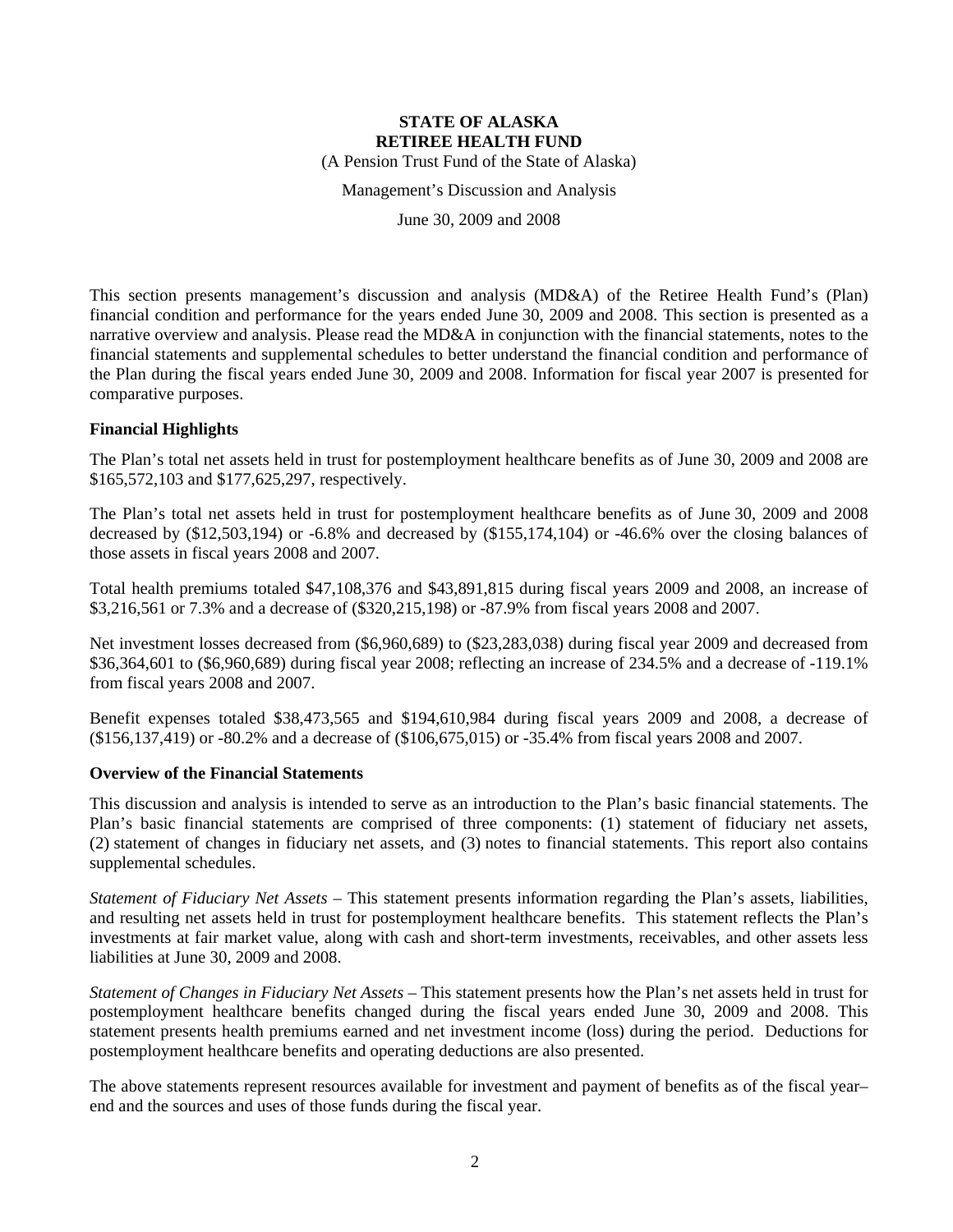(A Pension Trust Fund of the State of Alaska)

Management's Discussion and Analysis

June 30, 2009 and 2008

*Notes to Financial Statements* – The notes to financial statements are an integral part of the financial statements and provide additional detailed information and schedules to better understand the Plan's financial statements.

*Supplemental Schedules* – Supplemental schedules include Plan statements of fiduciary net assets and changes in fiduciary net assets by each plan and fund

### **Condensed Financial Information**

| <b>Fiduciary Net Assets</b>           |             |              |                     |            |               |  |
|---------------------------------------|-------------|--------------|---------------------|------------|---------------|--|
|                                       |             |              | Increase/(decrease) |            |               |  |
| <b>Description</b>                    | 2009        | 2008         | Amount              | Percentage | 2007          |  |
| Assets:                               |             |              |                     |            |               |  |
| \$<br>Cash and receivables            | 37,957,666  | 28,438,971   | 9,518,695           | 33.5%      | 122,003,590   |  |
| Securities lending collateral         |             |              |                     | n/a        | 14,346,159    |  |
| Due from other funds                  |             | 5,493,278    | (5,493,278)         | (100.0)    |               |  |
| Investments, at fair value            | 154,418,451 | 162,890,166  | (8,471,715)         | (5.2)      | 270,081,512   |  |
| Other                                 | 351,455     |              | 351,455             | 100.0      |               |  |
| Total assets                          | 192,727,572 | 196,822,415  | (4,094,843)         | (2.1)      | 406, 431, 261 |  |
| Liabilities:                          |             |              |                     |            |               |  |
| Claims payable                        | 19,700,286  | 15,568,302   | 4,131,984           | 26.5       | 54,983,905    |  |
| Accrued expenses                      | 141,883     | 2,577,741    | (2,435,858)         | (94.5)     | 2,803,877     |  |
| Securities lending collateral payable |             |              |                     | n/a        | 14,346,159    |  |
| Due to other funds                    | 7,313,300   | 1,051,075    | 6,262,225           | 595.8      | 1,497,919     |  |
| <b>Total liabilities</b>              | 27,155,469  | 19, 197, 118 | 7,958,351           | 41.5       | 73,631,860    |  |
| Total net assets<br>S                 | 165,572,103 | 177,625,297  | (12,053,194)        | (6.8)%     | 332,799,401   |  |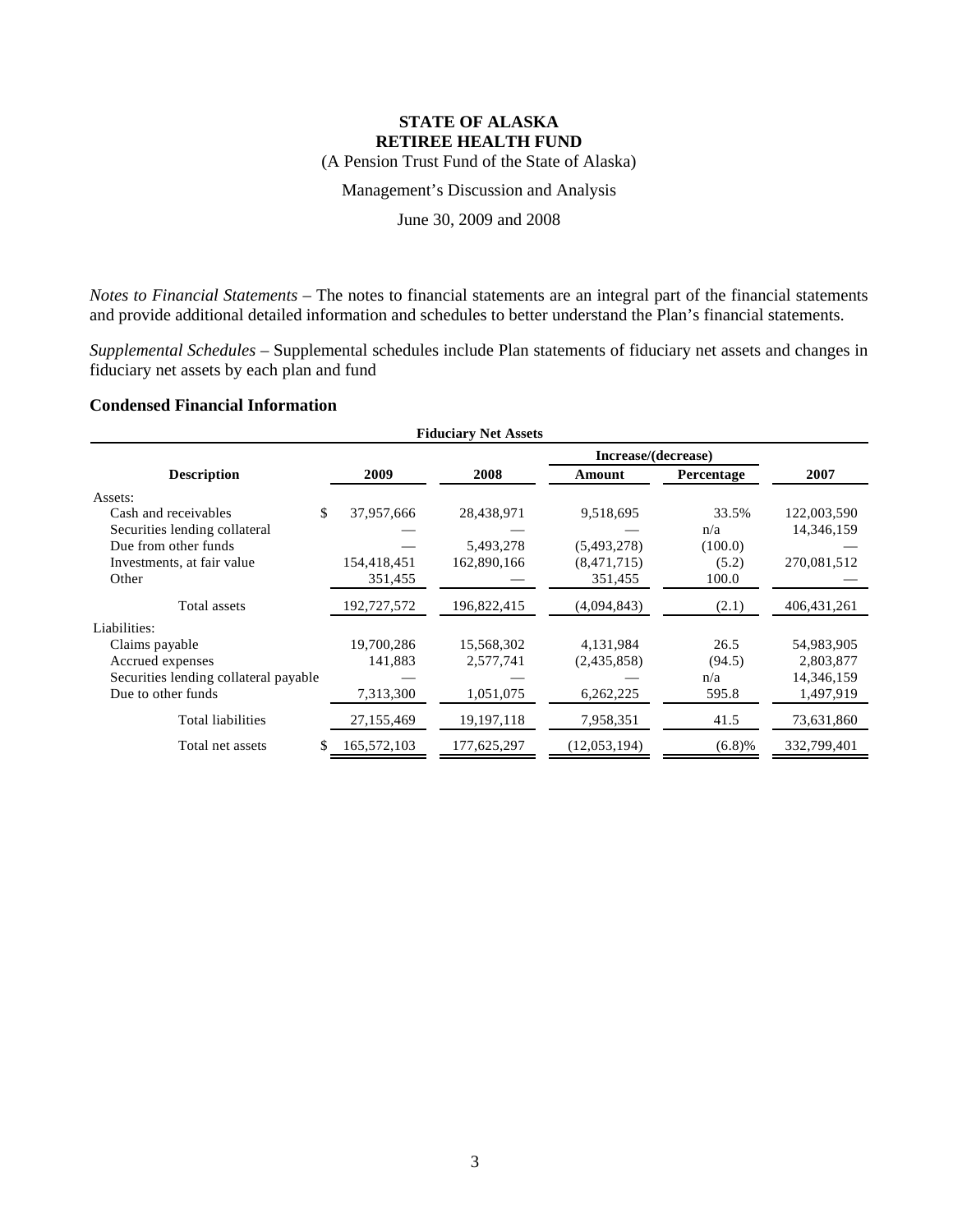(A Pension Trust Fund of the State of Alaska)

Management's Discussion and Analysis

June 30, 2009 and 2008

| <b>Changes in Fiduciary Net Assets</b> |                     |                |                 |                 |            |               |  |  |
|----------------------------------------|---------------------|----------------|-----------------|-----------------|------------|---------------|--|--|
|                                        | Increase/(decrease) |                |                 |                 |            |               |  |  |
| <b>Description</b>                     |                     | 2009           | 2008            | Amount          | Percentage | 2007          |  |  |
| Net assets, beginning of year          | \$                  | 177,625,297    | 332,799,401     | (155, 174, 104) | $(46.6)\%$ | 238,849,491   |  |  |
| Additions:                             |                     |                |                 |                 |            |               |  |  |
| Healthcare premiums                    |                     | 47.108.376     | 43,891,815      | 3,216,561       | 7.3        | 364, 107, 013 |  |  |
| Other                                  |                     | 4,320,170      | 16,853,167      | (12,532,997)    | (74.4)     | 7,725,107     |  |  |
| Net investment income (loss)           |                     | (23, 283, 038) | (6,960,689)     | (16,322,349)    | 234.5      | 36,364,601    |  |  |
| Total additions                        |                     | 28, 145, 508   | 53,784,293      | (25, 638, 785)  | (47.7)     | 408,196,721   |  |  |
| Deductions:                            |                     |                |                 |                 |            |               |  |  |
| <b>Benefits</b>                        |                     | 38,473,565     | 194.610.984     | (156, 137, 419) | (80.2)     | 301,285,999   |  |  |
| Administrative                         |                     | 1,725,137      | 14, 347, 413    | (12,622,276)    | (88.0)     | 12,960,812    |  |  |
| Total deductions                       |                     | 40,198,702     | 208,958,397     | (168,759,695)   | (80.8)     | 314,246,811   |  |  |
| Increase (decrease) in                 |                     |                |                 |                 |            |               |  |  |
| net assets                             |                     | (12,053,194)   | (155, 174, 104) | 143,120,910     | (92.2)     | 93,949,910    |  |  |
| Net assets, end of year                | \$                  | 165,572,103    | 177,625,297     | (12,053,194)    | (6.8)%     | 332,799,401   |  |  |

### **Financial Analysis of the Plan**

The Statements of Fiduciary Net Assets as of June 30, 2009 and 2008 showed net assets held in trust for postemployment healthcare benefits of \$165,572,103 and \$177,625,297, respectively. The entire amount is available to cover the Plan's obligations to pay postemployment healthcare benefits for its members and their beneficiaries.

These amounts also represent a decrease in total net assets held in trust for postemployment healthcare benefits of (12,053,194) or -6.8% and a decrease of (\$155,174,104) or -46.6% over fiscal years 2008 and 2007, respectively. Beginning on July 1, 2007, the Alaska Retiree Healthcare Trust (ARHCT) replaced the major medical fund of the Plan for retired members and beneficiaries covered under Public Employees' Retirement System (PERS), Teachers' Retirement System (TRS), and Judicial Retirement System (JRS). Previously, these Systems had paid a monthly health insurance premium to the Plan. With the creation of the ARHCT, participating PERS, TRS, and JRS employer contributions were deposited directly to the ARHCT replacing the monthly health insurance premiums. Healthcare coverage is still accounted for some retired members, dependents, and beneficiaries in the major medical fund via monthly health insurance premiums. Over the long term, healthcare premiums collected for the Dental, Visual and Audio (DVA) and Long-Term Care (LTC) funds are expected to cover all claims costs. With continued increases in healthcare costs, the Plan must continue to accumulate assets to meet current and future claims costs.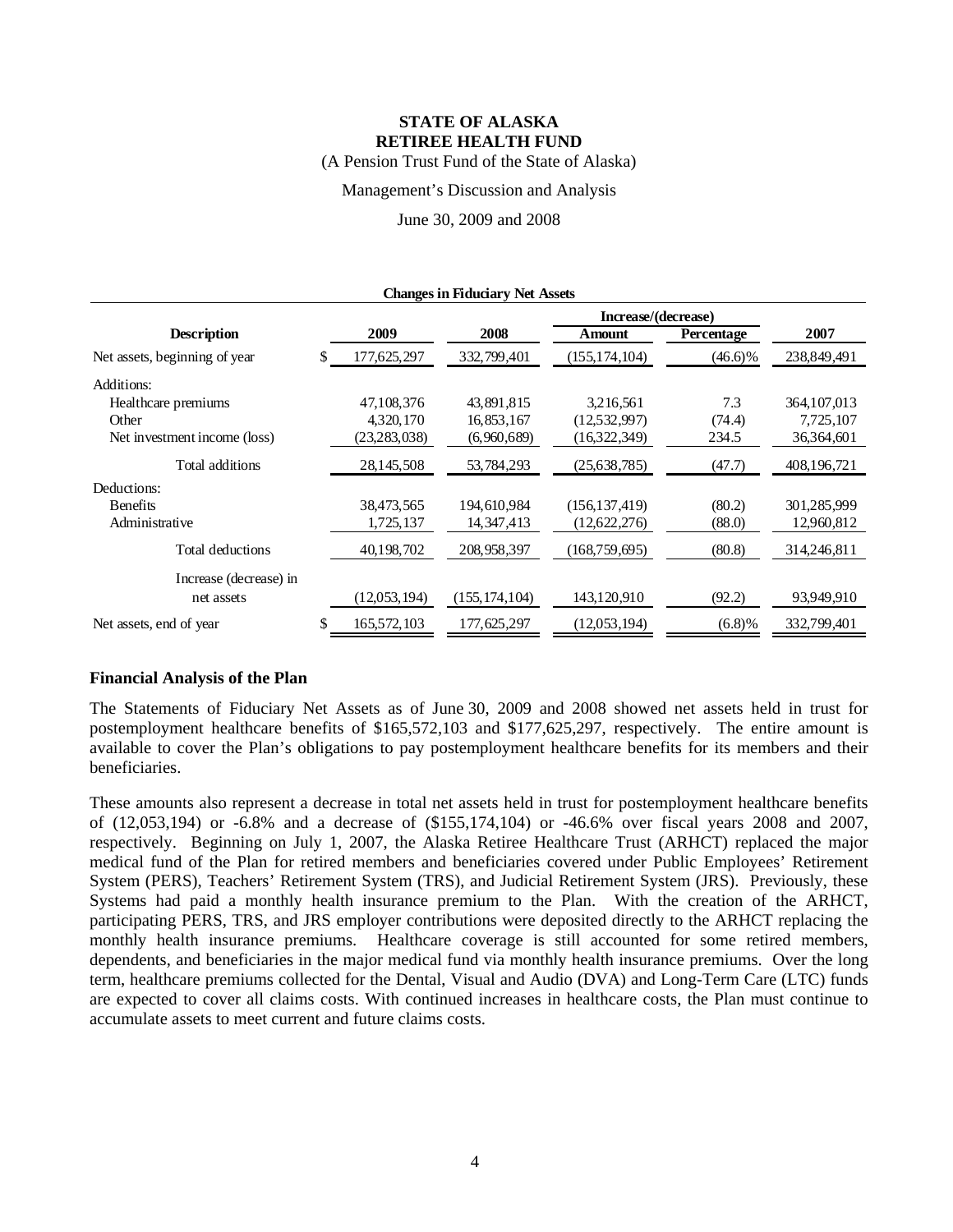(A Pension Trust Fund of the State of Alaska)

### Management's Discussion and Analysis

June 30, 2009 and 2008

The investment of Plan assets is a long–term undertaking. On an annual basis, the Commissioner of Revenue reviews the asset allocation policies related to Plan assets and adopts an asset allocation strategy to ensure the asset mix will remain at an optimal risk/return level given the Plan's constraints and objectives. In fiscal year 2009 and 2008, the Department of Revenue allocated invested assets in the following manner:

|                              | <b>Major</b>   | Dental,<br><b>Visual and</b> | Long-term |
|------------------------------|----------------|------------------------------|-----------|
|                              | <b>Medical</b> | <b>Audio</b>                 | Care      |
| GeFONSI                      | $-$ %          | 100%                         | $-$ %     |
| Short-term fixed income pool | 100            |                              |           |
| Broad domestic equity        |                |                              | 28        |
| International equity         |                |                              | 21        |
| Domestic equity              |                |                              | 50        |
| Total                        | 100%           | 100%                         | 100%      |

### **Premium Calculations**

The overall objective of the Plan is to have sufficient funds to meet claim costs. The premiums are recommended each year by the Division of Retirement and Benefits' (Division) benefit consultant with the governing body's concurrence and the Administrator's approval. Premiums are based on a calendar year. The benefit consultant reviews the historical claims experience and administrative costs and uses that data to estimate trends to develop recommended premiums for the next calendar year.

### **Healthcare Premiums and Investment Income**

The additions required to fund postemployment healthcare benefits are accumulated through a combination of health premiums, prescription drug rebates, and net investment income.

|                              | <b>Additions</b> |                |             |                     |            |             |  |  |
|------------------------------|------------------|----------------|-------------|---------------------|------------|-------------|--|--|
|                              |                  |                |             | Increase/(decrease) |            |             |  |  |
|                              |                  | 2009           | 2008        | <b>Amount</b>       | Percentage | 2007        |  |  |
| Employer health premiums     | S                | 1.287.169      | 1,245,672   | 41.497              | 3.3%       | 322,313,472 |  |  |
| Member health premiums       |                  | 45,821,207     | 42,646,143  | 3,175,064           | 7.4        | 41,793,541  |  |  |
| Other                        |                  | 4,320,170      | 16,853,167  | (12,532,997)        | (74.4)     | 7,725,107   |  |  |
| Net investment income (loss) |                  | (23, 283, 038) | (6,960,689) | (16,322,349)        | 234.5      | 36,364,601  |  |  |
| Total                        |                  | 28, 145, 508   | 53,784,293  | (25,638,785)        | (47.7)%    | 408,196,721 |  |  |

Premiums are \$937 per month per person for calendar year 2009 and were \$876 per month per person for calendar year 2007 and 2008. The Division's consultant recommended a 7% premium increase and the Division remains vigilant of rising healthcare costs related to covered benefits.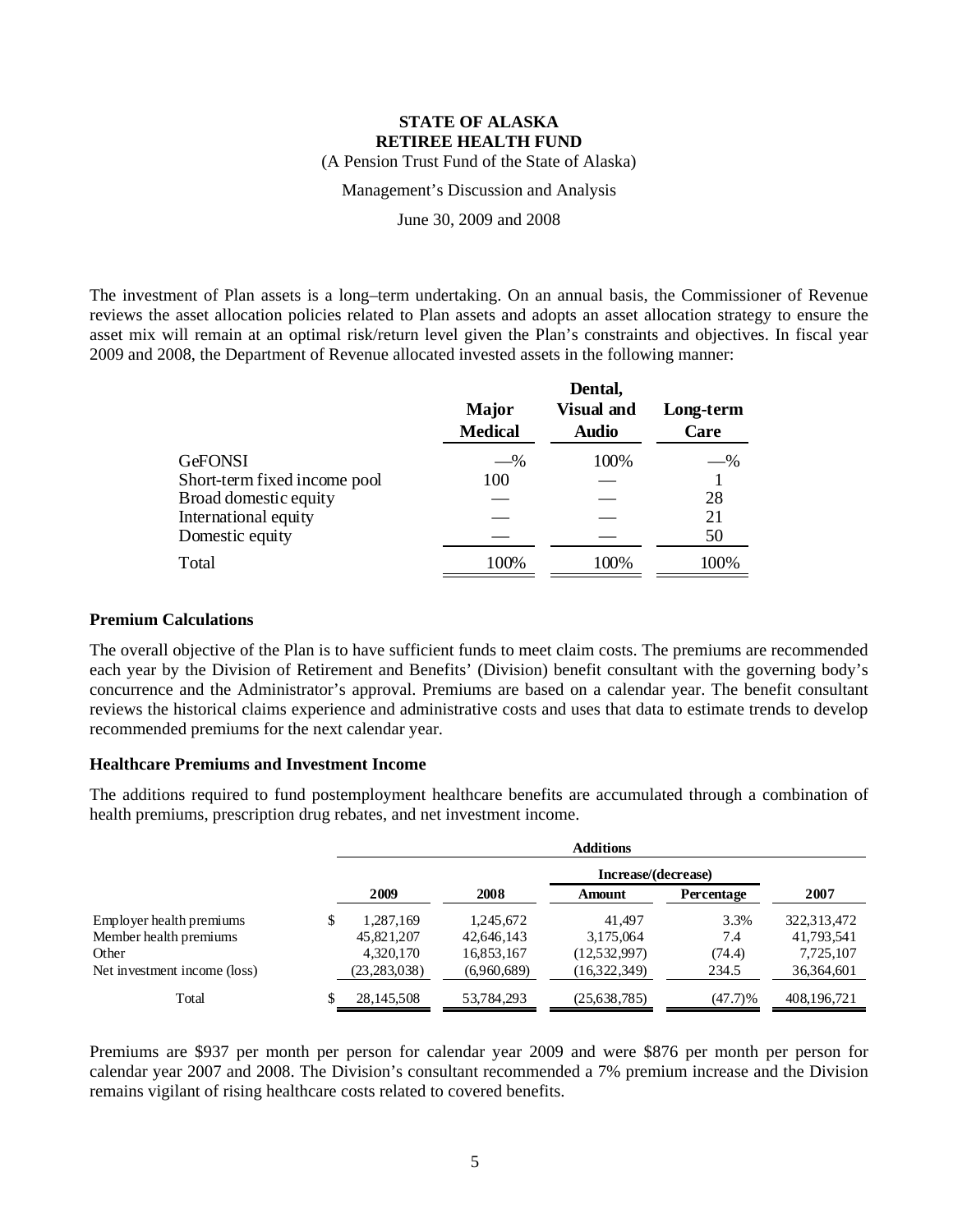(A Pension Trust Fund of the State of Alaska)

### Management's Discussion and Analysis

June 30, 2009 and 2008

Other income is primarily composed of reimbursements for retiree prescription medication. The Plan was approved for participation in the Medicare Part D retiree drug subsidy (RDS) program starting in calendar year 2006. One of the provisions of Medicare Part D provides sponsors of pension healthcare plans the opportunity to receive a payment, the retiree drug subsidy (RDS) if the sponsor's plan provides a prescription drug benefit that is actuarially equivalent to the Medicare Part D benefit. The RDS is equal to twenty–eight percent of the amount of eligible prescription drug benefit costs of retirees who are eligible for, but not enrolled in, Medicare Part D, by virtue of continuing to be covered by the sponsor's plan.

Net investment loss increased by (\$16,322,349) or -234.5% from amounts recorded in fiscal year 2008. Net investment income decreased by (\$43,325,290) or -119.1% from amounts recorded in fiscal year 2007.

For Fiscal Year 2009 and 2008, the Retiree Health Fund Medical Plan investments generated 1.19% and 2.71% rate of return. The Retiree Health Fund Medical Plan annualized rate of return was 4.19% over the last three years and 3.73% over the last five years. For Fiscal Year 2009 and 2008, the Retiree Health Fund LTC Plan investments generated -14.84% and -5.83% rate of return. The Retiree Health Fund LTC Plan annualized rate of return was -2.47% over the last three years and 1.82% over the last five years. The Retiree Health Fund DVA Plan is invested in the General Fund and Other Non-segregated Investments (GeFONSI). The GeFONSI is an investment pool managed by the State of Alaska Treasury Division in the Department of Revenue. For Fiscal Year 2009 and 2008, the GeFONSI investments generated 4.24% and 5.85% rate of return. The GeFONSI annualized rate or return was 5.23% over the last three years and 4.29% over the last five years.

### **Benefits and Deductions**

The primary deduction of the Plan is the payment of postemployment healthcare benefits. These benefit costs and the cost of administering the Plan comprises the costs of operation.

|                                       | <b>Deductions</b>       |                             |                                 |                      |                           |  |  |
|---------------------------------------|-------------------------|-----------------------------|---------------------------------|----------------------|---------------------------|--|--|
|                                       |                         |                             | Increase/(decrease)             |                      |                           |  |  |
|                                       | 2009                    | 2008                        | Amount                          | Percentage           | 2007                      |  |  |
| Healthcare benefits<br>Administrative | 38,473,565<br>1,725,137 | 194,610,984<br>14, 347, 413 | (156, 137, 419)<br>(12,622,276) | $(80.2)\%$<br>(88.0) | 301,285,999<br>12,960,812 |  |  |
| Total                                 | 40,198,702              | 208,958,397                 | (168, 759, 695)                 | $(80.8)\%$           | 314,246,811               |  |  |

Benefit expenses decreased (\$156,137,419) and (\$106,675,015) or -80.2% and -35.4% from fiscal years 2008 and 2007. Beginning on March 1, 2008, healthcare claims related to eligible members and dependents of the PERS, TRS, and JRS plans are paid from the respective ARHCT. Those retirees eligible for healthcare coverage but not eligible under PERS, TRS, or JRS health benefits are accounted for separately within the Plan. The Plan's benefit consultants identify and develop premiums necessary to cover the increased claims costs.

The change in payment of healthcare benefits for retired PERS, TRS, and JRS plan members and/or beneficiaries resulted in fewer participants in the Plan, which resulted in a decrease in administrative fees paid to the Plan's third party administrator.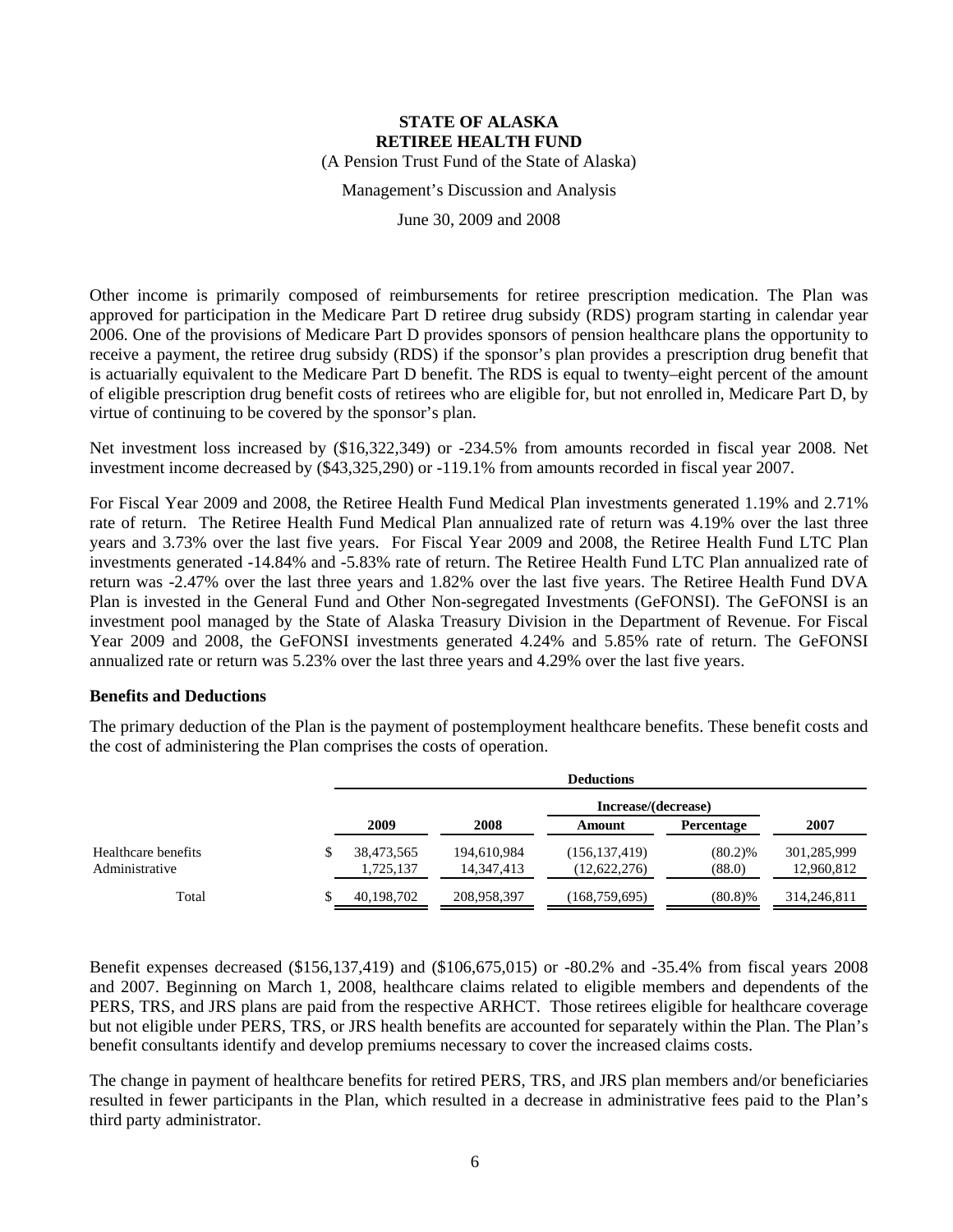(A Pension Trust Fund of the State of Alaska)

Management's Discussion and Analysis

June 30, 2009 and 2008

### **Funding**

Postemployment healthcare benefits are funded by premiums received from the remaining participating retirement systems and plan members as well as from income earned on Plan investments. Healthcare premiums are recommended each year by the Division's consultant with the governing body's concurrence and the Administrator's approval.

### **Economic Conditions, Market Environment, and Results**

There are three plans offered through the Retiree Health Fund: major medical (mostly paid by the remaining participating retirement funds), DVA and LTC plans (both paid by retirees). The overall objective of the Plan is to have sufficient funds to meet current and future claim costs. The premiums for the major medical and DVA plans are calculated each year based on the anticipated claims and administrative costs for the following year. The benefit consultant reviews the historical claims experience and administrative costs and uses that data to estimate trends to develop premiums. The amount of reserves is considered when setting the premiums. The premiums for the LTC plan have been developed to provide future benefits for the retirees, much like an annuity. The LTC plan will accumulate large reserves to pay future benefits.

### **Requests for Information**

This financial report is designed to provide a general overview of the Plan's financial condition for all those with interest in the Plan's finances. Questions concerning any of the information provided in this report or requests for additional financial information should be addressed to:

State of Alaska Retiree Health Fund Division of Retirement and Benefits, Accounting Section P.O. Box 110203 Juneau, Alaska 99811–0203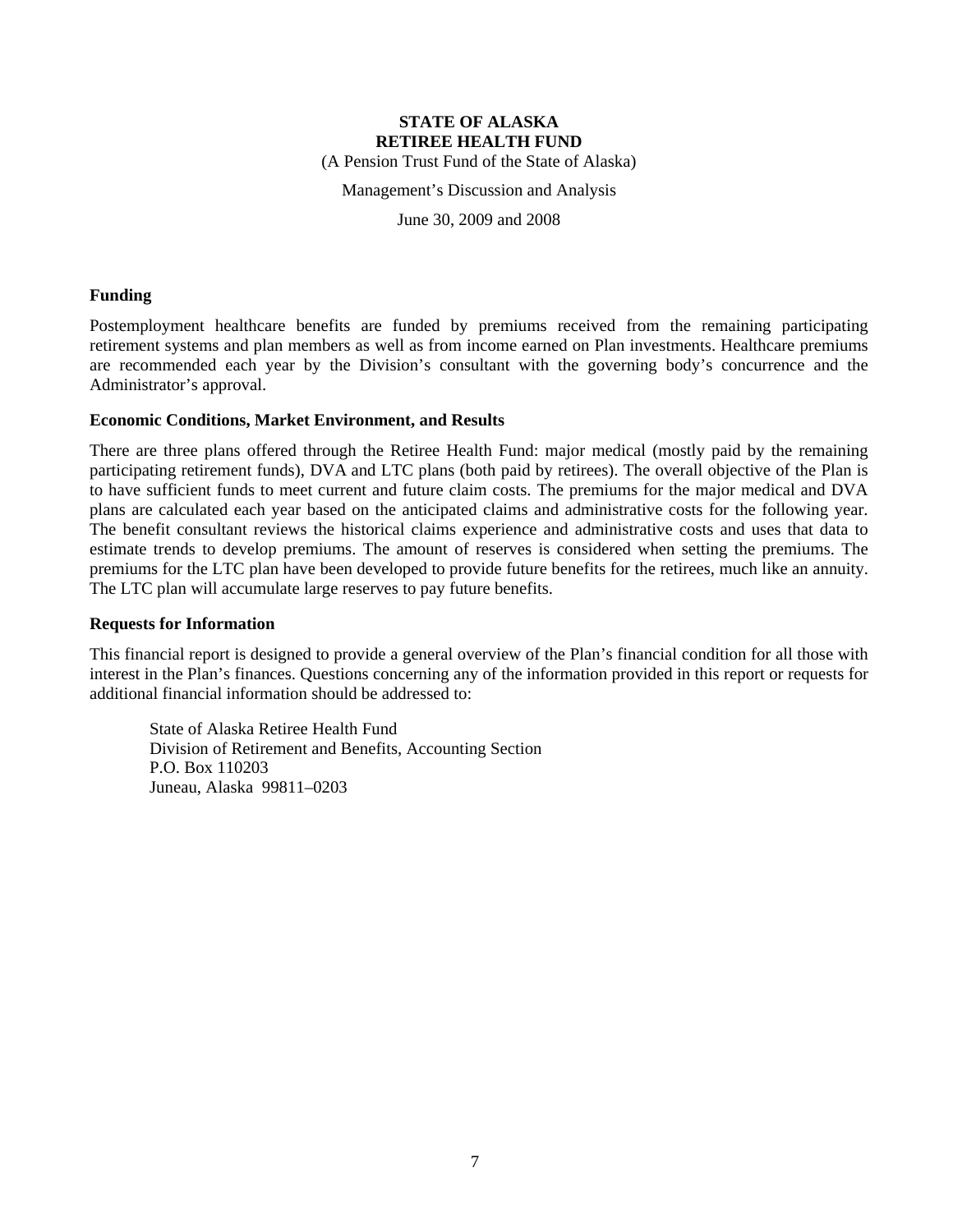(A Pension Trust Fund of the State of Alaska)

### Statements of Fiduciary Net Assets

June 30, 2009 and 2008

|                                                                                                                                                                                                                     | 2009                                                     | 2008                                    |
|---------------------------------------------------------------------------------------------------------------------------------------------------------------------------------------------------------------------|----------------------------------------------------------|-----------------------------------------|
| Assets:                                                                                                                                                                                                             |                                                          |                                         |
| Cash and cash equivalents (notes 3, 4, and 5):<br>Investment in State of Alaska General Fund and other<br>nonsegregated investments pool<br>Short-term fixed income pool                                            | \$<br>16,603,395<br>21,216,761                           | 17,158,150<br>11,208,980                |
| Total cash and cash equivalents                                                                                                                                                                                     | 37,820,156                                               | 28,367,130                              |
| Investments (notes $3, 4$ , and $5$ ):<br>Broad market fixed income pool<br>Conservative broad market fixed income pool<br>Domestic equity account<br>International equity pool                                     | 41,681,080<br>78,278,089<br>34,459,282                   | 54,839,403<br>76,675,799<br>31,374,964  |
| Total investments                                                                                                                                                                                                   | 154,418,451                                              | 162,890,166                             |
| Other:<br>Premiums receivable<br>Interest and dividends receivable<br>Due from PERS Alaska Retiree Health Care Trust<br>Due from JRS Alaska Retiree Health Care Trust<br>Other receivables<br>Other assets (note 9) | 51,244<br>75,467<br>10,799<br>351,455                    | 44,428<br>27,413<br>5,484,706<br>8,572  |
| Total other                                                                                                                                                                                                         | 488,965                                                  | 5,565,119                               |
| <b>Total</b> assets                                                                                                                                                                                                 | 192,727,572                                              | 196,822,415                             |
| Liabilities:<br>Claims payable (note 6):<br>Medical, dental, visual and audio<br>Long-term Care                                                                                                                     | 4,667,575<br>15,032,711                                  | 3,374,302<br>12,194,000                 |
| Total claims payable                                                                                                                                                                                                | 19,700,286                                               | 15,568,302                              |
| Accrued expenses<br>Due to State of Alaska General Fund (note 6)<br>Due to PERS Alaska Retiree Health Care Trust<br>Due to TRS Alaska Retiree Health Care Trust<br>Due to JRS Alaska Retiree Health Care Trust      | 141,883<br>2,810,257<br>1,051,018<br>3,439,416<br>12,609 | 2,577,741<br>296,775<br>754,300         |
| <b>Total liabilities</b>                                                                                                                                                                                            | 27,155,469                                               | 19,197,118                              |
| Held in trust for postemployment healthcare benefits:<br>Major medical<br>Dental, visual and audio<br>Long-term care                                                                                                | 13,252,615<br>11,812,913<br>140,506,575                  | 10,601,385<br>13,909,381<br>153,114,531 |
| Total net assets held in trust for postemployment<br>healthcare benefits                                                                                                                                            | 165,572,103<br>\$                                        | 177,625,297                             |

See accompanying notes to financial statements.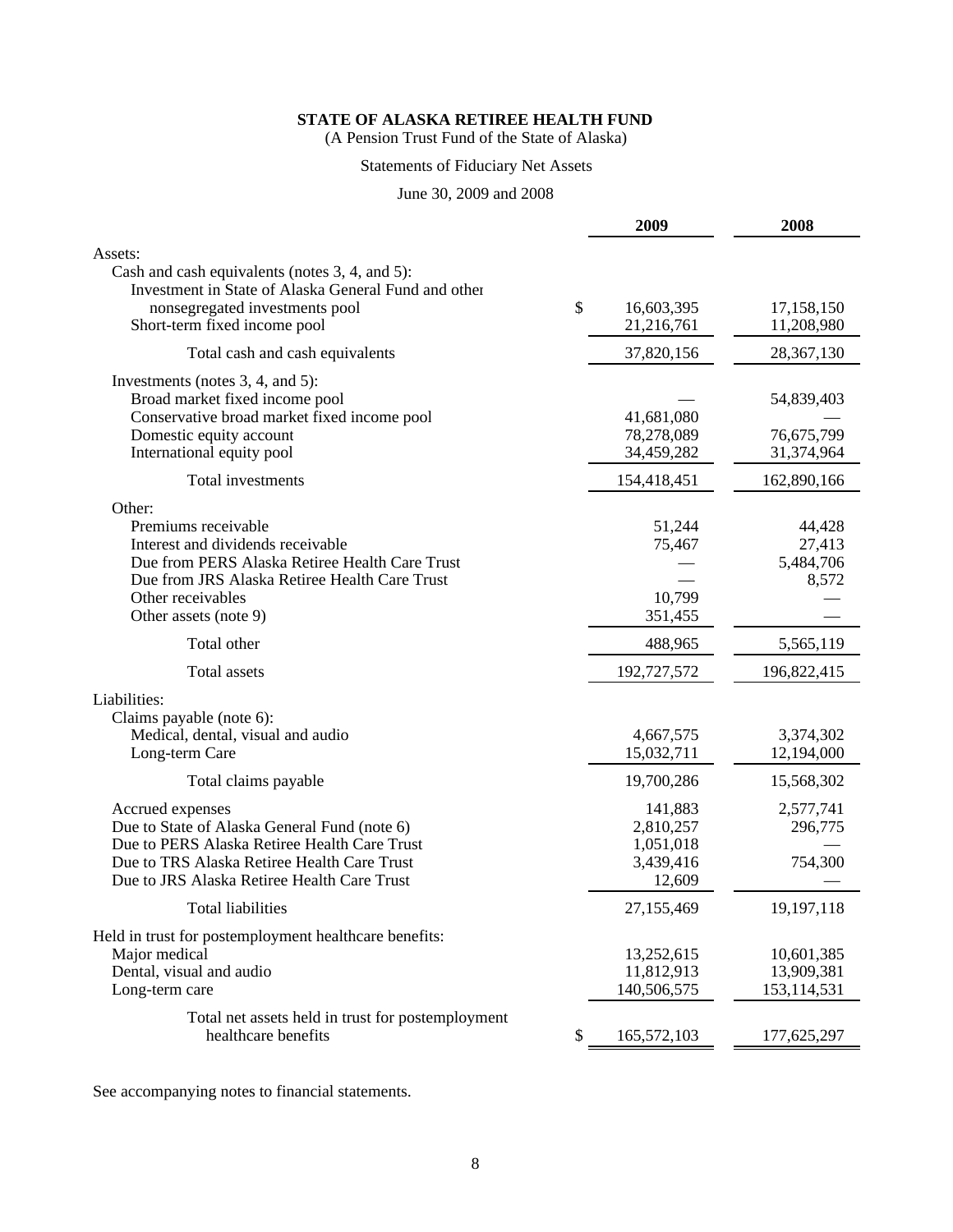(A Pension Trust Fund of the State of Alaska)

## Statements of Changes in Fiduciary Net Assets

Years ended June 30, 2009 and 2008

|                                                                                                              |    | 2009                                     | 2008                                   |
|--------------------------------------------------------------------------------------------------------------|----|------------------------------------------|----------------------------------------|
| Additions:<br>Contributions:                                                                                 |    |                                          |                                        |
| Employer health insurance premiums<br>Member health insurance premiums                                       | \$ | 1,287,169<br>45,821,207                  | 1,245,672<br>42,646,143                |
| <b>Total contributions</b>                                                                                   |    | 47,108,376                               | 43,891,815                             |
| Other (note 8)                                                                                               |    | 4,320,170                                | 16,853,167                             |
| Investment income (loss):<br>Net appreciation (depreciation) in fair value (note 3)<br>Interest<br>Dividends |    | (27, 435, 994)<br>1,383,501<br>2,848,627 | (16,363,846)<br>6,819,639<br>2,732,569 |
| Total investment income (loss)                                                                               |    | (23,203,866)                             | (6,811,638)                            |
| Less investment expense                                                                                      |    | 79,172                                   | 181,068                                |
| Net investment income (loss) before<br>securities lending activities                                         |    | (23, 283, 038)                           | (6,992,706)                            |
| Securities lending income (note 5)<br>Less securities lending expense (note 5)                               |    |                                          | 279,242<br>247,225                     |
| Net income from securities lending activities                                                                |    |                                          | 32,017                                 |
| Net investment income (loss)                                                                                 |    | (23, 283, 038)                           | (6,960,689)                            |
| Total additions                                                                                              |    | 28,145,508                               | 53,784,293                             |
| Deductions:<br>Benefits (note 6)<br>Administrative                                                           |    | 38,473,565<br>1,725,137                  | 194,610,984<br>14,347,413              |
| <b>Total deductions</b>                                                                                      |    | 40,198,702                               | 208,958,397                            |
| Net change in fiduciary net assets                                                                           |    | (12,053,194)                             | (155, 174, 104)                        |
| Net assets, beginning of year                                                                                |    | 177,625,297                              | 332,799,401                            |
| Net assets, end of year                                                                                      | S  | 165,572,103                              | 177,625,297                            |
|                                                                                                              |    |                                          |                                        |

See accompanying notes to financial statements.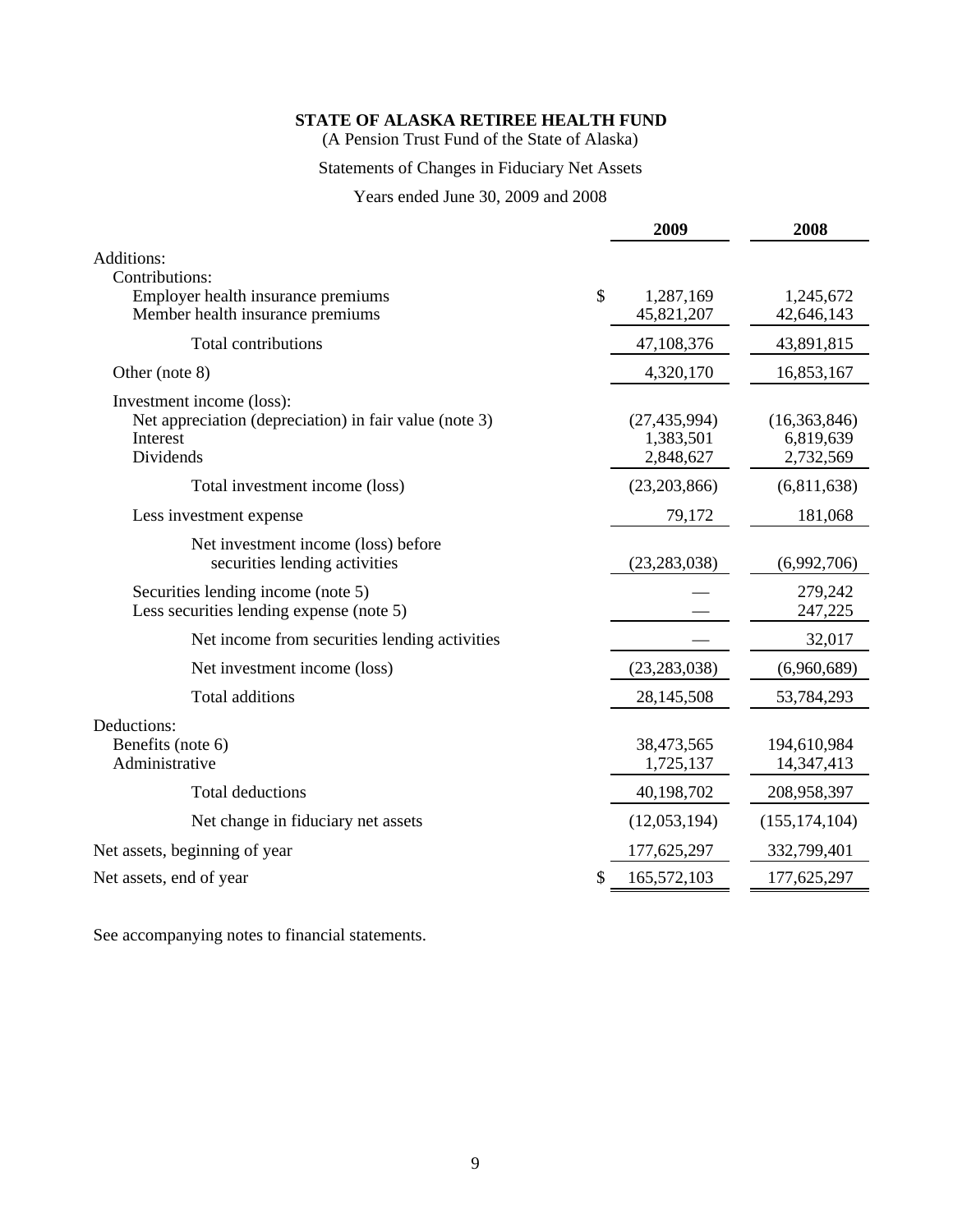(A Pension Trust Fund of the State of Alaska)

Notes to the Financial Statements

June 30, 2009 and 2008

### **(1) Description**

The following brief description of the State of Alaska Retiree Health Fund (Plan), a pension trust fund of the State of Alaska (State), is provided for general information purposes only. Participants should refer to the Retiree Group Insurance Information Booklet for more complete information.

### *General*

The Plan was established to provide self–insured healthcare benefits to retirees of the Public Employees' Retirement System, Teachers' Retirement System, Judicial Retirement System and Elected Public Officers Retirement System (collectively referred to as the Retirement Systems) beginning July 1, 1997. The Plan is a pension trust fund of the State financial reporting entity and is included as such in the State's comprehensive annual financial report. As of June 30, 2009 and 2008, there were approximately 32,800 and 31,700 retirees, respectively, excluding dependents, covered by the Plan.

Prior to July 1, 1997, healthcare benefits for retirees were fully insured through the payment of premiums to an insurance company.

### *Benefits*

The Plan offers major medical, voluntary dental–visual–audio (DVA) and voluntary long–term care (LTC) benefits to eligible benefit recipients of the Retirement Systems and their dependents.

### *Medical*

The Plan provides medical benefits to qualified benefit recipients of the Retirement Systems. The Retirement Systems pay the medical premiums for the benefit recipients, except for the following who must elect coverage and pay a premium:

- Benefit recipients of the Public Employees' Retirement System (PERS) first hired under the PERS on or after July 1, 1986, who are under age 60, are not receiving a disability benefit, and had less than 25 years of peace officer/firefighter service or less than 30 years of other service.
- Benefit recipients of the Teachers' Retirement System (TRS) first hired under the TRS on or after July 1, 1990, who are under age 60, are not receiving a disability benefit, and had less than 25 years of service.
- Benefit recipients of the PERS first hired under the PERS on or after July 1, 1996, who are age 60 or older and do not have at least 10 years of credited service.
- Alternate payees under a Qualified Domestic Relations Order (QDRO).

The State also pays the medical premiums for benefit recipients of the Marine Engineers Beneficial Association who retired from the State after July 1, 1986 and for benefit recipients of the NorthWest Marine Trust who retired from the State before July 1, 1984.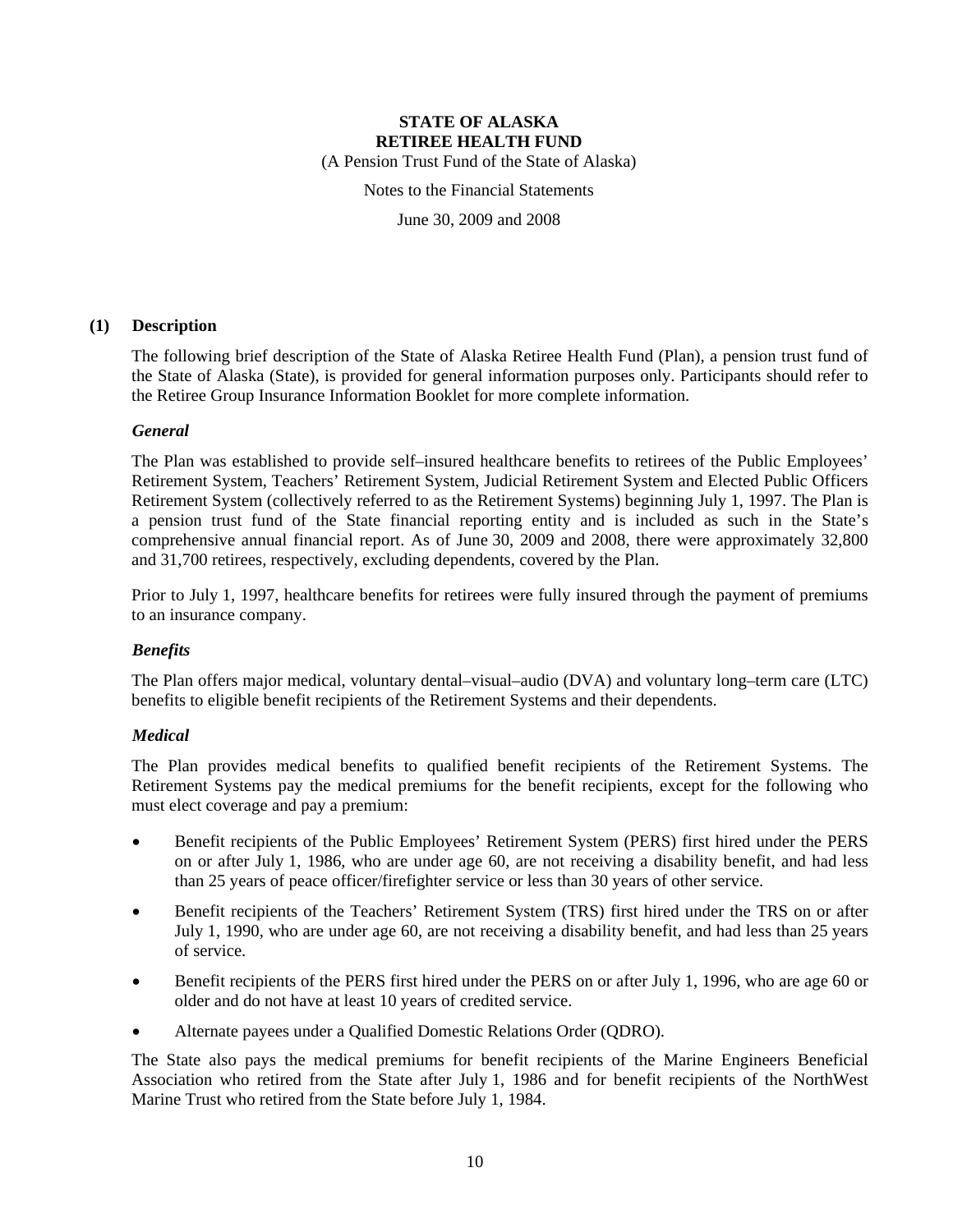(A Pension Trust Fund of the State of Alaska)

Notes to the Financial Statements

June 30, 2009 and 2008

#### **(1) Description (cont.)**

Beginning July 1, 2007, the Alaska Retiree Healthcare Trust (ARHCT), a healthcare trust fund of the State, was established. The ARHCT is self-funded and provides major medical coverage to retirees of the Plan. The Plan retains the risk of loss of allowable claims for eligible members. The ARHCT began paying member healthcare claims on March 1, 2008. Prior to that, healthcare claims were paid for by the Plan.

#### *Voluntary DVA and LTC*

Individuals receiving benefits from one of the Retirement Systems, excluding alternate payees under a QDRO, may elect coverage for themselves and their eligible dependents. If coverage is elected, the premiums are paid by deductions from retirement checks.

#### **(2) Summary of Significant Accounting Policies**

#### *Basis of Accounting*

The Plan's financial statements are prepared using the economic resource focus and the accrual basis of accounting. Premiums are recognized in the period in which they are due. Benefits are recognized when due and payable.

### *Use of Estimates*

The preparation of financial statements in conformity with U.S. generally accepted accounting principles requires management to make estimates and assumptions that affect the reported amounts of assets and liabilities and disclosure of contingent assets and liabilities at the date of the financial statements and the reported amounts of additions and deductions during the reporting period. Actual results could differ from those estimates.

#### *Investments*

Investments are recorded at fair value. Fair value is "the amount that a plan can reasonably expect to receive for an investment in a current sale between a willing buyer and a willing seller – that is, other than in a forced or liquidation sale." Security transactions are accounted for on a trade date (ownership) basis at the current fair value. Dividend income on domestic and international equity securities is accrued on the ex–dividend date.

Fixed income and international equity securities are valued each business day using an independent pricing service. The securities underlying the domestic equity account are valued each business day by the Trustee Committee in good faith and pursuant to procedures established by the Trustee. The domestic equity account's net asset value per share is determined by dividing the fair value of its underlying assets by the number of units that represent total ownership. Securities expressed in terms of foreign currencies are translated into U.S. dollars at the prevailing exchange rates. Money markets are valued at amortized cost, which approximates fair value.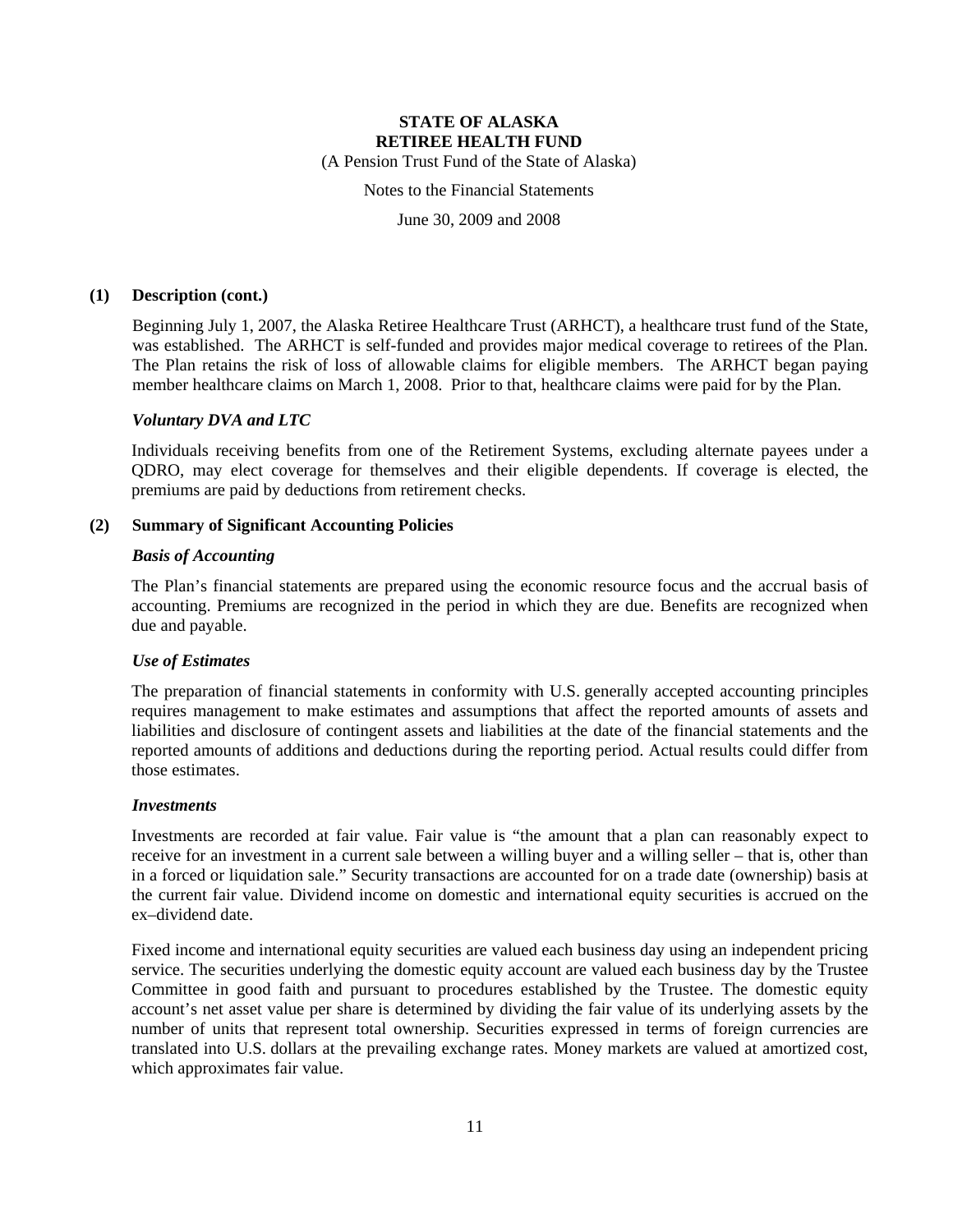(A Pension Trust Fund of the State of Alaska)

Notes to the Financial Statements

June 30, 2009 and 2008

#### **(2) Summary of Significant Accounting Policies (cont.)**

The cost of securities is determined on the average cost basis.

With the exception of General Fund and Other Non–segregated Investments (GeFONSI) and Short–term Fixed Income Pool investments, income from pooled securities was allocated daily to each pool participant on a pro rata basis. Income in the Short–term Fixed Income Pool was calculated daily and credited monthly to each participant on a pro rata basis. GeFONSI income was distributed to pool participants monthly if prescribed by statute or if appropriated by state legislature. Domestic Equity Income was distributed quarterly.

### *Federal Income Tax Status*

The Plan is exempt from federal income taxes under Section 501(a) of the Internal Revenue Code.

#### *Administration*

The Plan is administered by the State's Division of Retirement and Benefits (DRB). DRB utilizes the services of a claims administrator, Premera, to process all medical, dental, and prescription drug claims.

### *Funding*

The Plan is self–insured for all benefits. The Plan's funding policy provides for the collection of premiums from the Retirement Systems and benefit recipients, as applicable. Premium amounts are actuarially determined on an annual basis and adjusted as necessary. The Retirement Systems retain the risk of loss of allowable claims.

#### *Due to State of Alaska General Fund*

Due to the State of Alaska General Fund represent reimbursements to be made by the Plan to other funds for net payments made by other funds on behalf of the Plan.

### *Reclassifications*

Certain amounts in the 2008 financial statements have been reclassified for comparative purposes to conform to the presentation in the 2009 statements.

#### **(3) Investments**

The Department of Revenue, Treasury Division (Treasury) has created a pooled environment by which it manages investments. Actual investing is performed by investment officers in Treasury or by contracted external investment managers. The Plan invests in the State's internally managed General Fund and Other Non-segregated Investments (GeFONSI), Short–term and Broad Marked Fixed Income Pools. GeFONSI consists of investments in the State's internally managed Short-term and Intermediate-term Fixed Income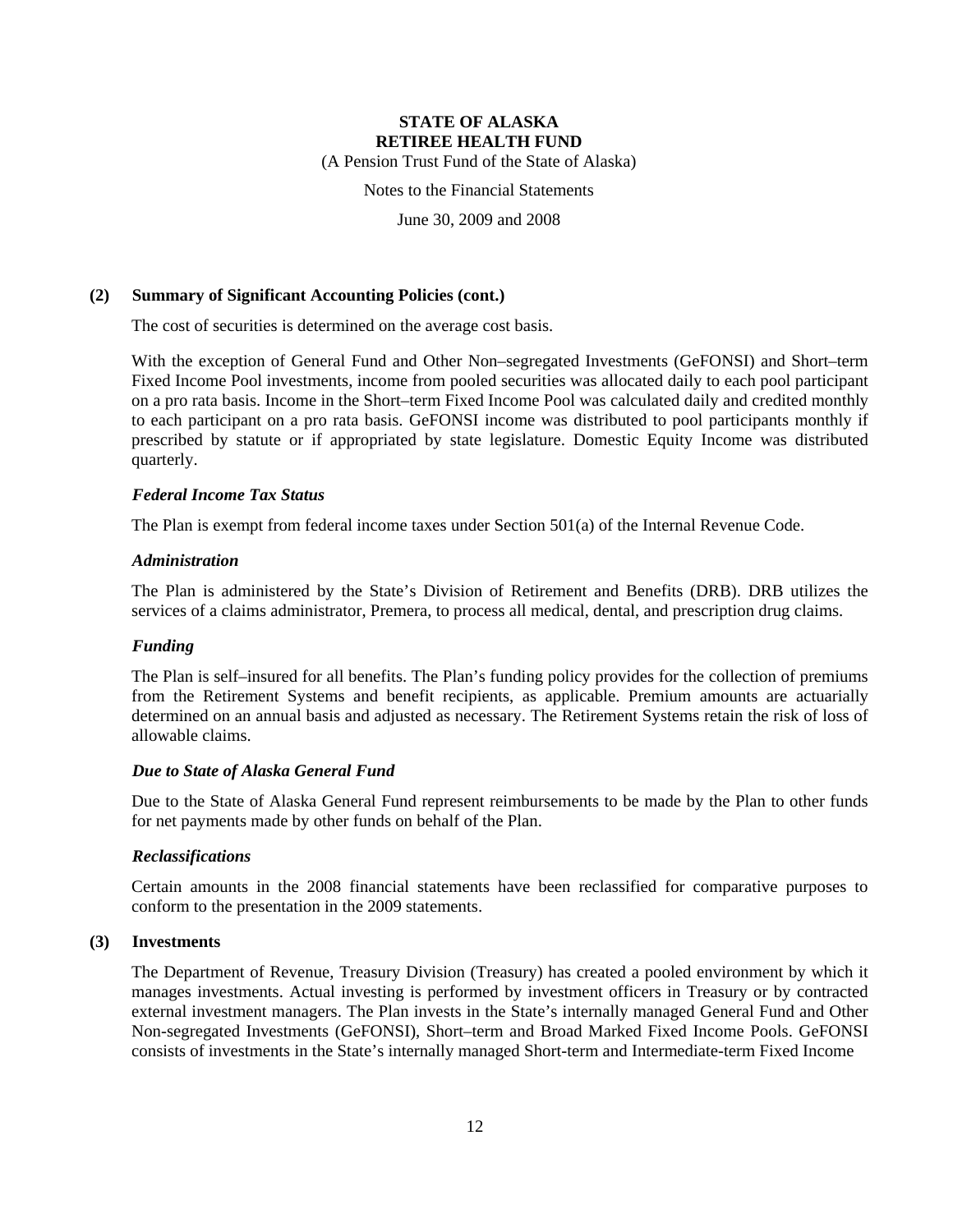(A Pension Trust Fund of the State of Alaska)

Notes to the Financial Statements

June 30, 2009 and 2008

#### **(3) Investments (cont.)**

Pools. A complete description of the investment policy for each pool is included in the *Department of Revenue, Treasury Division, Policies and Procedures Manual*.

Assets in the pools are reported at fair value. Investment purchases and sales are recorded on a trade-date basis. Securities are valued each business day using prices obtained from a pricing service.

The accrual basis of accounting is used for investment income and GeFONSI investment income is distributed to pool participants monthly if prescribed by statute or if appropriated by state legislature. Income in the Short-term, Intermediate-term, and Broad Market Fixed Income Pools as well as the International Equity Pool is allocated to pool participants daily on a pro-rata basis. Domestic equity income is credited and allocated in accordance with the participants' pro-rata share of the fund when received.

### *General Fund and Other Non–Segregated Investment (GeFONSI) Pool*

The Plan participates in the State's internally managed GeFONSI pool which consists of investments in the State's internally managed Short–term and Intermediate–term Fixed Income Pools. At June 30, 2009 and 2008, the Plan had a 0.24% and 0.23% direct ownership in the GeFONSI.

#### *Short–Term Fixed Income Pool*

The Plan participates in the State's internally managed Short–term Fixed Income Pool which was established March 15, 1993, with a start up and maintained share price of \$1. Treasury staff determines the allocation between permissible securities. Each participant owns shares in the pool, the number of which fluctuates daily with contributions and withdrawals. Participant shares also change at the beginning of each month when income is paid. Participants include the Intermediate–term and Broad Market Fixed Income Pools and a number of other funds, some of which are not under the fiduciary responsibility of the Commissioner. At June 30, 2009 and 2008, the Plan had a 0.57% and 0.26% direct ownership in the Short– term Fixed Income Pool.

### *Broad Market Fixed Income Pool*

The Plan participated in the State's internally managed Broad Market Fixed Income Pool which was established July 1, 1994, with a start up share price of \$1,000. The share price at June 30, 2009, was \$2,529. Treasury staff determines the allocation between permissible securities. When compared to the Short or Intermediate–term Fixed Income Pools, this pool has a longer time horizon, a more limited need for liquidity, a moderate need for long–term inflation protection, and can be invested at a high risk level. The net asset value per share on any given valuation date is determined by dividing the total fair value of the net assets of the pool by the number of shares of the pool outstanding on the valuation date. Ownership in the pool is based on the number of shares held by each participant. Contributions to and withdrawals from the pool are based on the beginning of the day net asset value per share on the day of the transaction.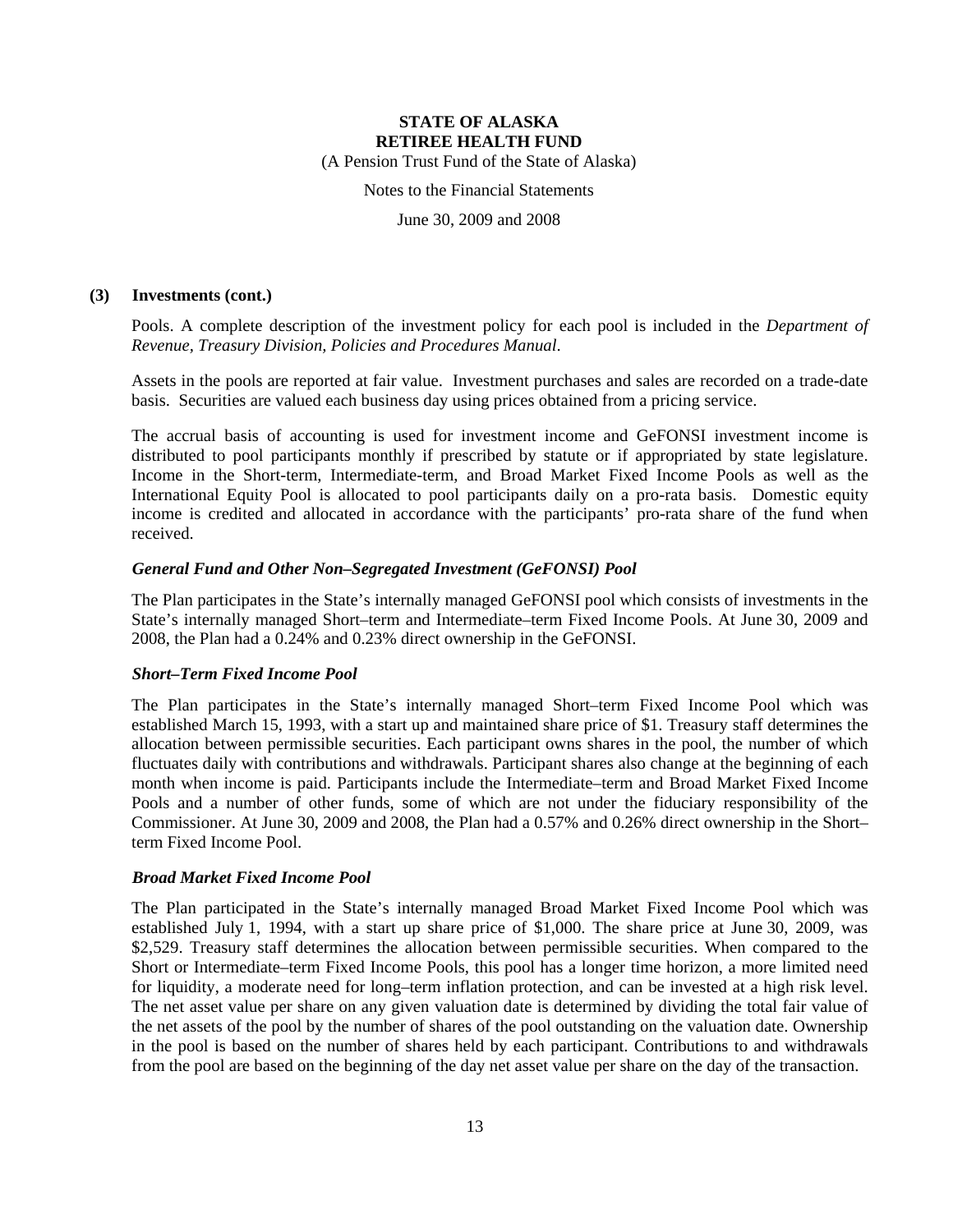(A Pension Trust Fund of the State of Alaska)

Notes to the Financial Statements

June 30, 2009 and 2008

#### **(3) Investments (cont.)**

At June 30, 2009 and 2008, the Plan had a 0.00% and 2.31% direct ownership in the Broad Market Fixed Income Pool.

#### *Conservative Broad Market Fixed Income Pool*

The Plan participates in the State's internally managed Conservative Broad Market Fixed Income Pool which was established July 1, 2008, with a start up share price of \$1,000. The share price at June 30, 2009, was \$1,050. This pool is made up of shares of the U.S. Treasury and Broad Market Fixed Income Pools. The net asset value per share on any given valuation date is determined by dividing the total fair value of the net assets of the pool by the number of shares of the pool outstanding on the valuation date. Ownership in the pool is based on the number of shares held by each participant. Contributions to and withdrawals from the pool are based on the beginning of the day net asset value per share on the day of the transaction. At June 30, 2009, all participants in the pool are funds under the fiduciary responsibility of the Commissioner of Revenue.

### *International Equity Pool*

The Plan participates in the State's externally managed International Equity Pool, which was established in April 2000, with a start up share price of \$1,000. The share price at June 30, 2009, was \$1,005. The external manager independently determines the allocation between permissible securities. The pool has a time horizon that is longer than any of the fixed income investment pools limited liquidity, long term inflation protection and a high risk tolerance. The net asset value per share on any given valuation date is determined by dividing the total fair value of the net assets of the pool by the number of shares of the pool outstanding on the valuation date. Ownership in the pool is based on the number of shares held by each participant. Contributions to and withdrawals from the pool are based on the beginning of the day net asset value per share on the day of the transaction. At June 30, 2009 and 2008, the Plan had a 12.95% and 13.07% direct ownership in the International Equity Pool.

### *Domestic and International Equity World Common Trust Funds*

The Plan participates in the State's externally managed Domestic and International Equity accounts. The participants in these accounts hold shares in the State Street Global Advisors (SSgA) Russell 3000 and SSgA Morgan Stanley Capital International (Europe, Australasia and Far East) (MSCI EAFE), Common Trusts Funds (Trusts), which are passively managed, commingled index funds. The other, non-State institutional investors participate in the trusts. The investment objectives of the Trusts are to replicate, as closely as possible, the return of the Russell 3000 Stock Index and the MSCI EAFE Stock Index and thus are comprised of securities included in these indices. The net asset value per share on any given valuation date is determined by dividing the total fair value of the net assets of the common trust by the number of shares outstanding on the valuation date. Ownership in common trusts is based on the number of shares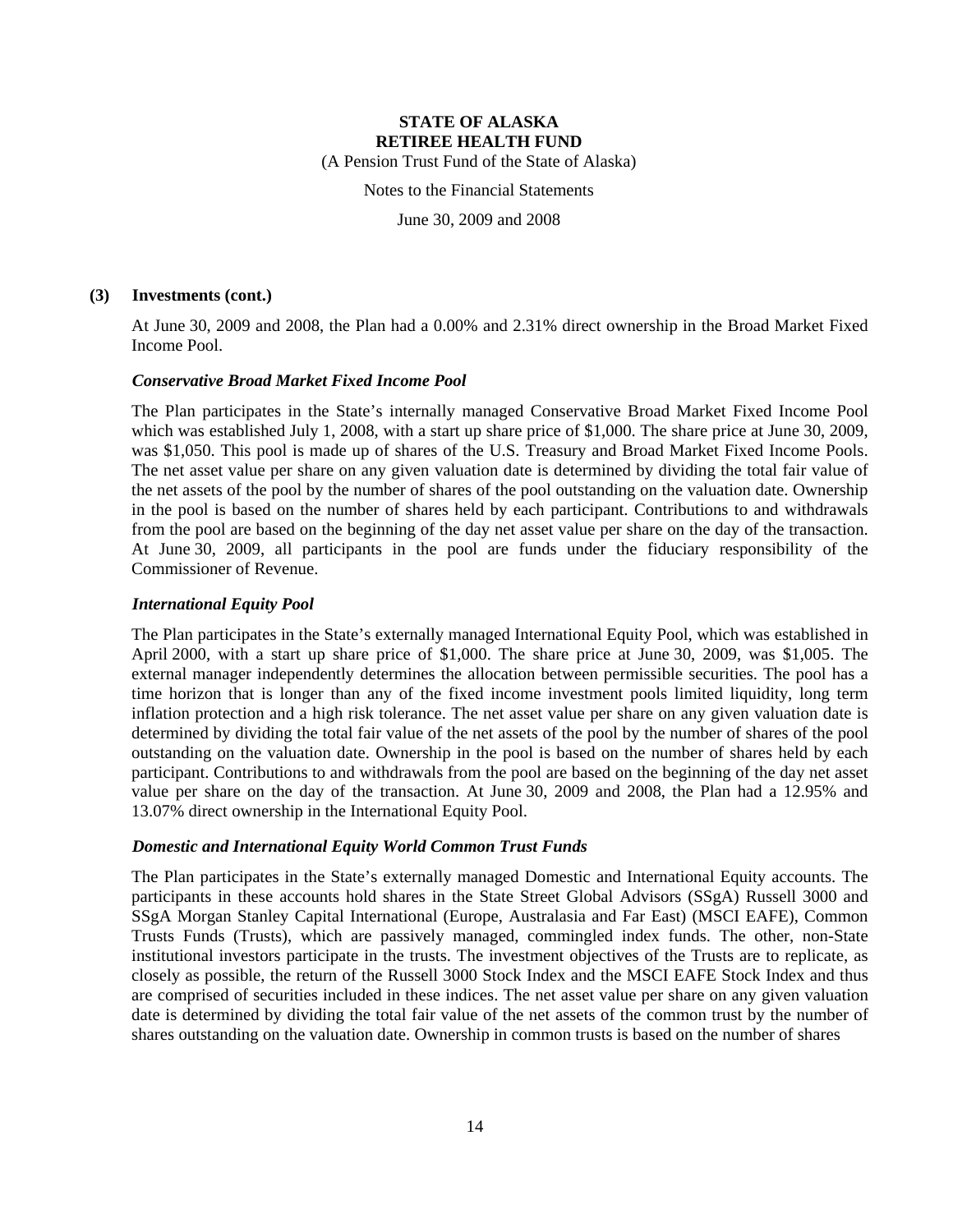(A Pension Trust Fund of the State of Alaska)

Notes to the Financial Statements

June 30, 2009 and 2008

### **(3) Investments (cont.)**

held by each participant. Contributions to and withdrawals from a common trust are based on the beginning of the day net asset value per share on the day of the transaction.

At June 30, 2009, the Plan had the following investments:

|                                          | <b>Fair value</b>                                       |                                                   |                                                           |                                                |                                                                                  |             |               |
|------------------------------------------|---------------------------------------------------------|---------------------------------------------------|-----------------------------------------------------------|------------------------------------------------|----------------------------------------------------------------------------------|-------------|---------------|
|                                          |                                                         |                                                   | <b>Fixed Income Pools</b>                                 |                                                |                                                                                  |             |               |
| <b>Investment type</b>                   | <b>Short-term</b><br><b>Fixed</b><br><b>Income Pool</b> | Intermediate-<br>term Fixed<br><b>Income Pool</b> | <b>Broad Market</b><br><b>Fixed</b><br><b>Income Pool</b> | U.S.<br><b>Treasury</b><br><b>Fixed Income</b> | <b>Conservative</b><br><b>Broad Market</b><br><b>Fixed</b><br><b>Income Pool</b> | Other       | <b>T</b> otal |
| Deposits                                 | 92,277<br>\$                                            |                                                   |                                                           |                                                |                                                                                  | (1)         | 92,276        |
| Short-term investment fund               |                                                         |                                                   |                                                           |                                                |                                                                                  | 612,520     | 612,520       |
| Commercial paper                         | 1,850,471                                               |                                                   |                                                           |                                                |                                                                                  |             | 1,850,471     |
| U.S. Treasury notes                      |                                                         | 4,504,749                                         | 6,021,566                                                 | 3,093,678                                      |                                                                                  |             | 13.619.993    |
| U.S. Treasury bills                      | 10,440,296                                              |                                                   |                                                           |                                                |                                                                                  |             | 10,440,296    |
| U.S. Treasury bonds                      |                                                         |                                                   | 688.894                                                   | 495.512                                        |                                                                                  |             | 1,184,406     |
| U.S. Government agency                   | 809,630                                                 | 2,935,576                                         | 1,315,970                                                 | 287,949                                        |                                                                                  |             | 5,349,125     |
| Mortgage-backed                          | 1,164,598                                               | 930,528                                           | 18,370,251                                                |                                                |                                                                                  |             | 20,465,377    |
| Other asset-backed                       | 3,686,926                                               | 61,186                                            | 459,251                                                   |                                                |                                                                                  |             | 4,207,363     |
| Corporate bonds                          | 9,967,224                                               | 1,083,787                                         | 7,346,991                                                 | 339,046                                        |                                                                                  |             | 18,737,048    |
| Yankees:                                 |                                                         |                                                   |                                                           |                                                |                                                                                  |             |               |
| Government                               |                                                         | 77,376                                            | 102,891                                                   |                                                |                                                                                  |             | 180,267       |
| Corporate                                | 2,145,606                                               | 426,935                                           | 1,481,527                                                 |                                                |                                                                                  |             | 4,054,068     |
| Domestic equity                          |                                                         |                                                   |                                                           |                                                |                                                                                  | 78,278,089  | 78,278,089    |
| International equity                     |                                                         |                                                   |                                                           |                                                |                                                                                  | 33,717,481  | 33,717,481    |
| Total invested assets                    | 30,157,028                                              | 10,020,137                                        | 35,787,341                                                | 4,216,185                                      |                                                                                  | 112,608,089 | 192,788,780   |
| Pool related net assets<br>(liabilities) | 25.179                                                  | 27,262                                            | (676, 465)                                                | 20.034                                         |                                                                                  | 129,284     | (474, 706)    |
| Other pool ownership                     | (2,333,985)                                             |                                                   | (35,110,876)                                              | (4,236,219)                                    | 41,681,080                                                                       |             |               |
| <b>GeFONSI</b>                           |                                                         |                                                   |                                                           |                                                |                                                                                  |             |               |
| <b>Unallocated Cash</b>                  |                                                         |                                                   |                                                           |                                                |                                                                                  |             |               |
| Net invested assets                      | 27,848,222<br>S.                                        | 10,047,399                                        |                                                           |                                                | 41,681,080                                                                       | 112,737,373 | 192, 314, 074 |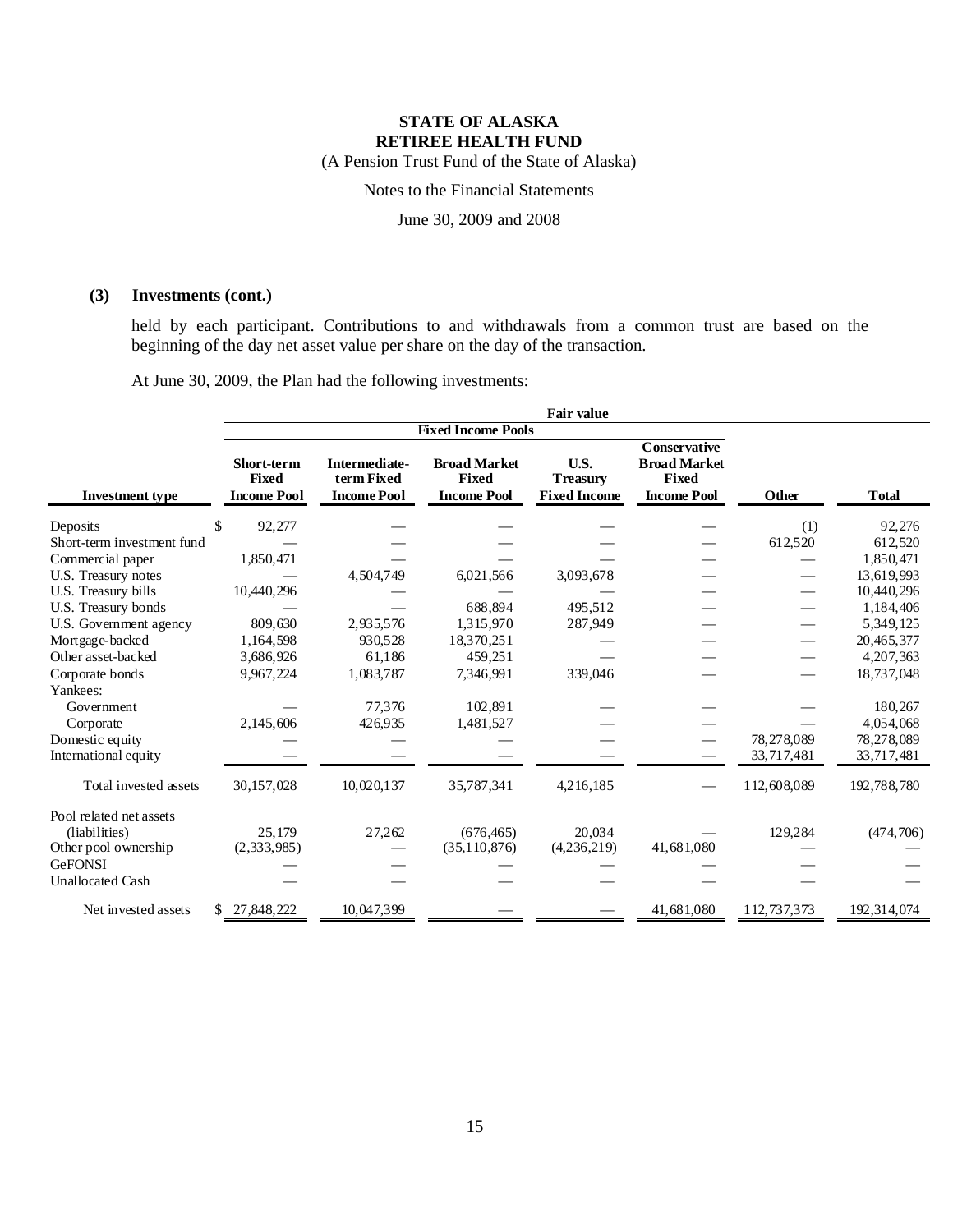(A Pension Trust Fund of the State of Alaska)

Notes to the Financial Statements

June 30, 2009 and 2008

#### **(3) Investments (cont.)**

At June 30, 2008, the Plan had the following investments:

|                                       | Fair value         |                           |                     |             |               |  |
|---------------------------------------|--------------------|---------------------------|---------------------|-------------|---------------|--|
|                                       |                    | <b>Fixed Income Pools</b> |                     |             |               |  |
|                                       | <b>Short-term</b>  | <b>Intermediate-</b>      | <b>Broad Market</b> |             |               |  |
|                                       | <b>Fixed</b>       | term Fixed                | Fixed               |             |               |  |
| <b>Investment type</b>                | <b>Income Pool</b> | <b>Income Pool</b>        | <b>Income Pool</b>  | Other       | <b>T</b> otal |  |
| Overnight sweep account (LMCS) \$     | 47,948             |                           |                     |             | 47,948        |  |
| Commercial paper                      | 1,534,204          |                           |                     |             | 1,534,204     |  |
| U.S. Treasury bonds                   |                    |                           | 1.680.885           |             | 1,680,885     |  |
| U.S. Treasury notes                   |                    | 5,363,571                 | 4,149,953           |             | 9,513,524     |  |
| U.S. Government agency                | 10,239,768         | 1,297,310                 | 866.494             |             | 12,403,572    |  |
| Municiple Bonds                       |                    |                           | 6,074               |             | 6,074         |  |
| Mortgage-backed                       | 822.689            | 1,336,302                 | 30.941.421          |             | 33,100,412    |  |
| Other asset-backed                    | 4,770,095          | 353,107                   | 2,818,268           |             | 7,941,470     |  |
| Corporate bonds                       | 4,515,088          | 795,046                   | 11,742,891          |             | 17,053,025    |  |
| Yankees:                              |                    |                           |                     |             |               |  |
| Government                            |                    | 96,123                    | 130,264             |             | 226,387       |  |
| Corporate                             | 1,353,743          | 277,607                   | 1,454,092           |             | 3,085,442     |  |
| Domestic equity                       |                    |                           |                     | 76,675,799  | 76,675,799    |  |
| International equity                  |                    |                           |                     | 30,967,490  | 30,967,490    |  |
| Total invested                        |                    |                           |                     |             |               |  |
| assets                                | 23, 283, 535       | 9,519,066                 | 53,790,342          | 107,643,289 | 194,236,232   |  |
| Pool related net assets (liabilities) | 42,417             | 57,849                    | (3,486,676)         | 407,474     | (2,978,936)   |  |
| Other pool ownership                  | (4, 535, 737)      |                           | 4,535,737           |             |               |  |
| <b>GeFONSI</b>                        | (7, 581, 235)      | (9,576,915)               |                     | 17,158,150  |               |  |
| Participant unallocated cash          |                    |                           |                     |             |               |  |
| Net invested assets<br>\$.            | 11,208,980         |                           | 54,839,403          | 125,208,913 | 191,257,296   |  |

### **(4) Deposit and Investment Risk**

#### *Interest Rate Risk*

Interest rate risk is the risk that changes in interest rates will adversely affect the fair value of an investment.

Duration is a measure of interest rate risk. It measures a security's sensitivity to a 100-basis point change in interest rates. The duration of a pool is the average fair value weighted duration of each security in the pool taking into account all related cash flows.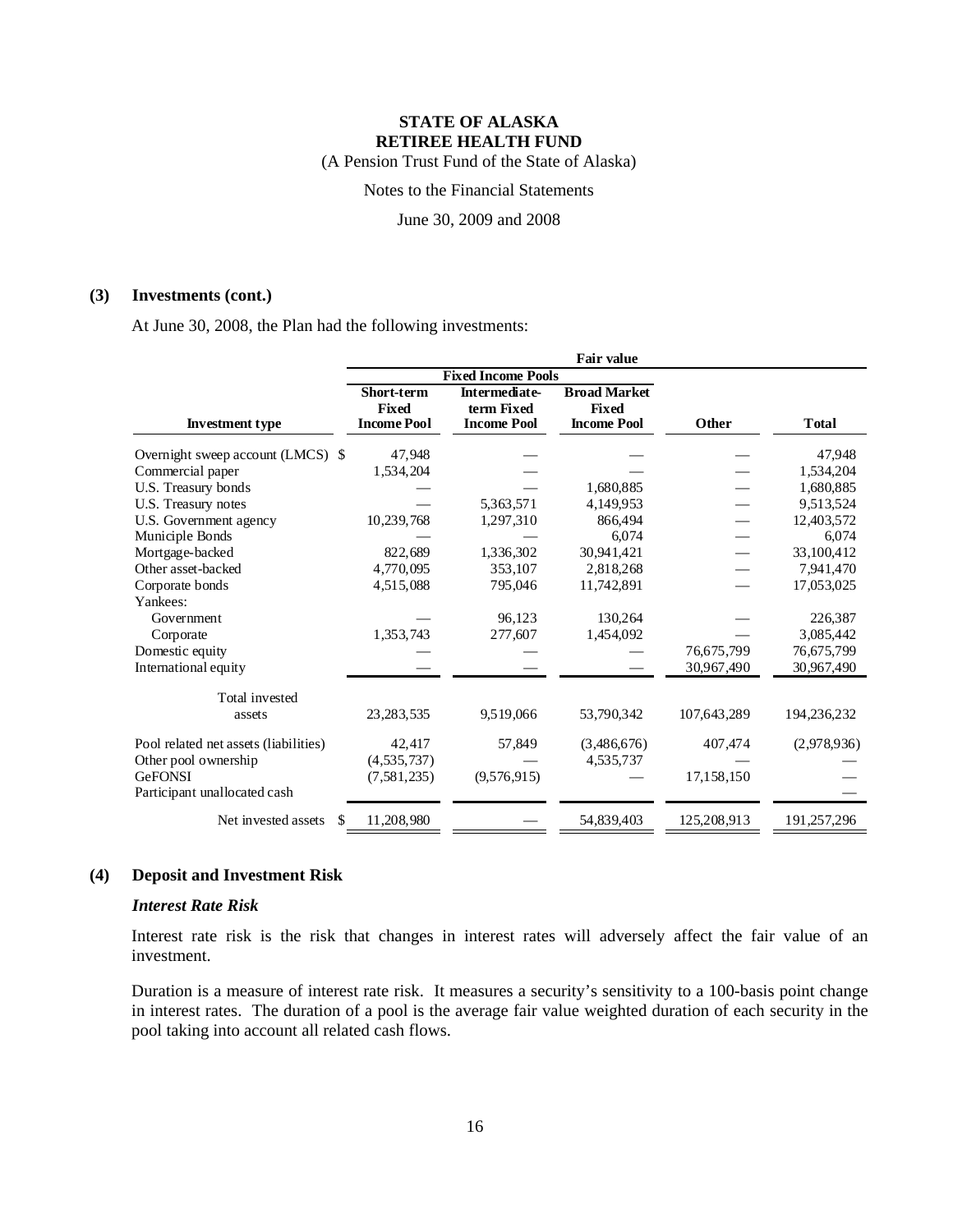(A Pension Trust Fund of the State of Alaska)

Notes to the Financial Statements

June 30, 2009 and 2008

#### **(4) Deposit and Investment Risk (cont.)**

Treasury uses industry-standard analytical software developed by The Yield Book Inc. to calculate effective duration. The software takes into account various possible future interest rates, historical and estimated prepayment rates, call options, and other variable cash flows for purposes of the effective duration calculation.

### **Short–term Fixed Income Pool**

As a means of limiting its exposure to fair value losses arising from increasing interest rates, Treasury's investment policy limits individual fixed rate securities to fourteen months to maturity or fourteen months expected average life upon purchase. Floating rate securities are limited to three years to maturity or three years expected average life upon purchase. Treasury utilizes the actual maturity date for commercial paper and twelve–month prepay speeds for other securities. At June 30, 2009, the expected average life of individual fixed rate securities ranged from one day to six and one-half years and the expected average life of floating rate securities ranged from one day to eight years.

### **Intermediate, Broad Market, and U.S. Treasury Fixed Income Pools**

Through its investment policy, Treasury manages its exposure to fair value losses arising from increasing interest rates by limiting the effective duration of its other fixed income pool portfolios to the following:

*Intermediate–term Fixed Income Pool* – ± 20% of the Merrill Lynch 1–5 year Government Bond Index. The effective duration for the Merrill Lynch 1–5 year Government Bond Index at June 30, 2009, was 2.54 years.

*Broad Market Fixed Income Pool* – ± 20% of the Barclays Capital U.S. Aggregate Bond Index. The effective duration for the Barclays Capital U.S. Aggregate Bond Index at June 30, 2009, was 4.30 years.

*U.S. Treasury Fixed Income Pool* –  $\pm$  20% of the Barclays Capital U.S. Aggregate Treasury Index. The effective duration for the Barclays Capital U.S. Aggregate Treasury Index at June 30, 2009, was 5.13 years.

Treasury has no policy with regard to interest rate risk for the money market balance held in the International Equity Pool.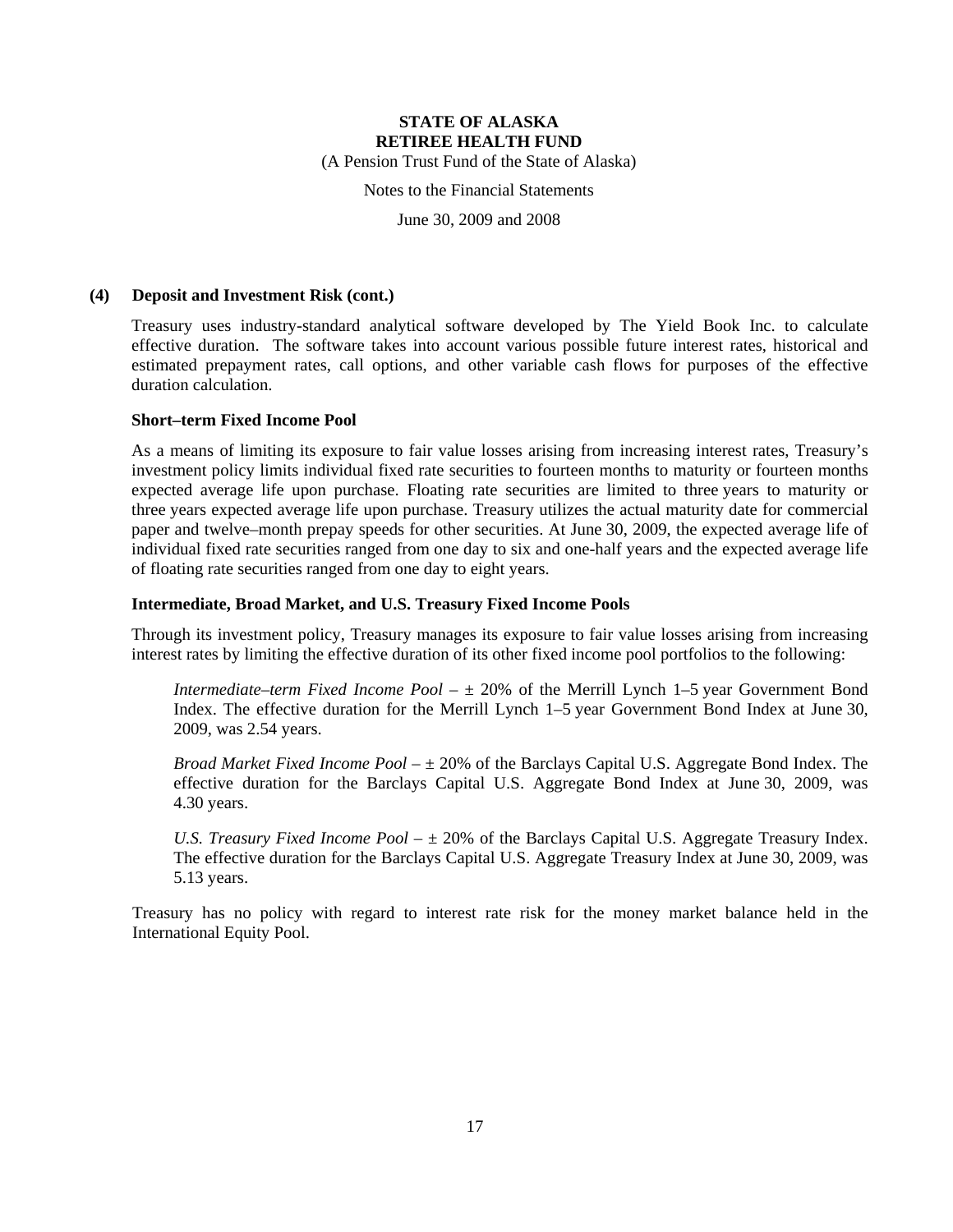(A Pension Trust Fund of the State of Alaska)

Notes to the Financial Statements

June 30, 2009 and 2008

### **(4) Deposit and Investment Risk (cont.)**

At June 30, 2009, the effective duration by investment type was as follows:

|                                       | <b>Effective duration (in years)</b>              |                                                           |                                                            |  |  |
|---------------------------------------|---------------------------------------------------|-----------------------------------------------------------|------------------------------------------------------------|--|--|
|                                       | Intermediate-<br>term Fixed<br><b>Income Pool</b> | <b>Broad Market</b><br><b>Fixed</b><br><b>Income Pool</b> | <b>U.S. Treasury</b><br><b>Fixed</b><br><b>Income Pool</b> |  |  |
| Corporate bonds                       | 2.10                                              |                                                           | 2.57                                                       |  |  |
| Mortgage-backed                       | 2.42                                              |                                                           |                                                            |  |  |
| Other asset-backed                    | 0.71                                              |                                                           |                                                            |  |  |
| U.S. Treasury bonds                   |                                                   | 12.81                                                     | 9.58                                                       |  |  |
| U.S. Treasury notes                   | 3.07                                              | 6.01                                                      | 4.70                                                       |  |  |
| U.S. Government and agency securities | 2.02                                              | 6.92                                                      | 8.95                                                       |  |  |
| Yankees:                              |                                                   |                                                           |                                                            |  |  |
| Corporate                             | 2.81                                              | 4.80                                                      |                                                            |  |  |
| Government                            | 2.73                                              | 11.37                                                     |                                                            |  |  |
| <b>Portfolio effective duration</b>   | 2.52                                              | 4.19                                                      | 5.12                                                       |  |  |

### *Credit Risk*

Credit risk is the risk that an issuer or other counter party to an investment will not fulfill its obligations.

There is limited credit risk associated with the lending transactions since the Commissioner of Revenue (Commissioner) is indemnified by State Street Corporation (Bank) against any loss resulting from counterparty failure or default on a loaned security or its related income distributions.

The Bank further indemnifies the Commissioner against loss due to borrower rebates in excess of earnings on cash collateral. Indemnifications are subject to limitation relating to war, civil unrest or revolution, or beyond the reasonable control of the Bank.

The Plan is subject to limited credit risk associated with securities lending transaction since the Commissioner is indemnified by the Bank against any loss resulting from counterparty failure or default on a loaned security or its related income distributions. The Bank further indemnifies the Board against loss due to borrower rebates in excess of earnings on cash collateral. Indemnifications are subject to limitation relating to war, civil unrest or revolution, or beyond the reasonable control of the Bank.

Treasury's investment policy has the following limitations with regard to credit risk:

Short–term Fixed Income Pool investments are limited to instruments with a long–term credit rating of at least A3 or equivalent and instruments with a short–term credit rating of at least P-1 or equivalent. Asset– backed and non-agency mortgage securities must be rated A3 or equivalent. The A3 rating is defined as the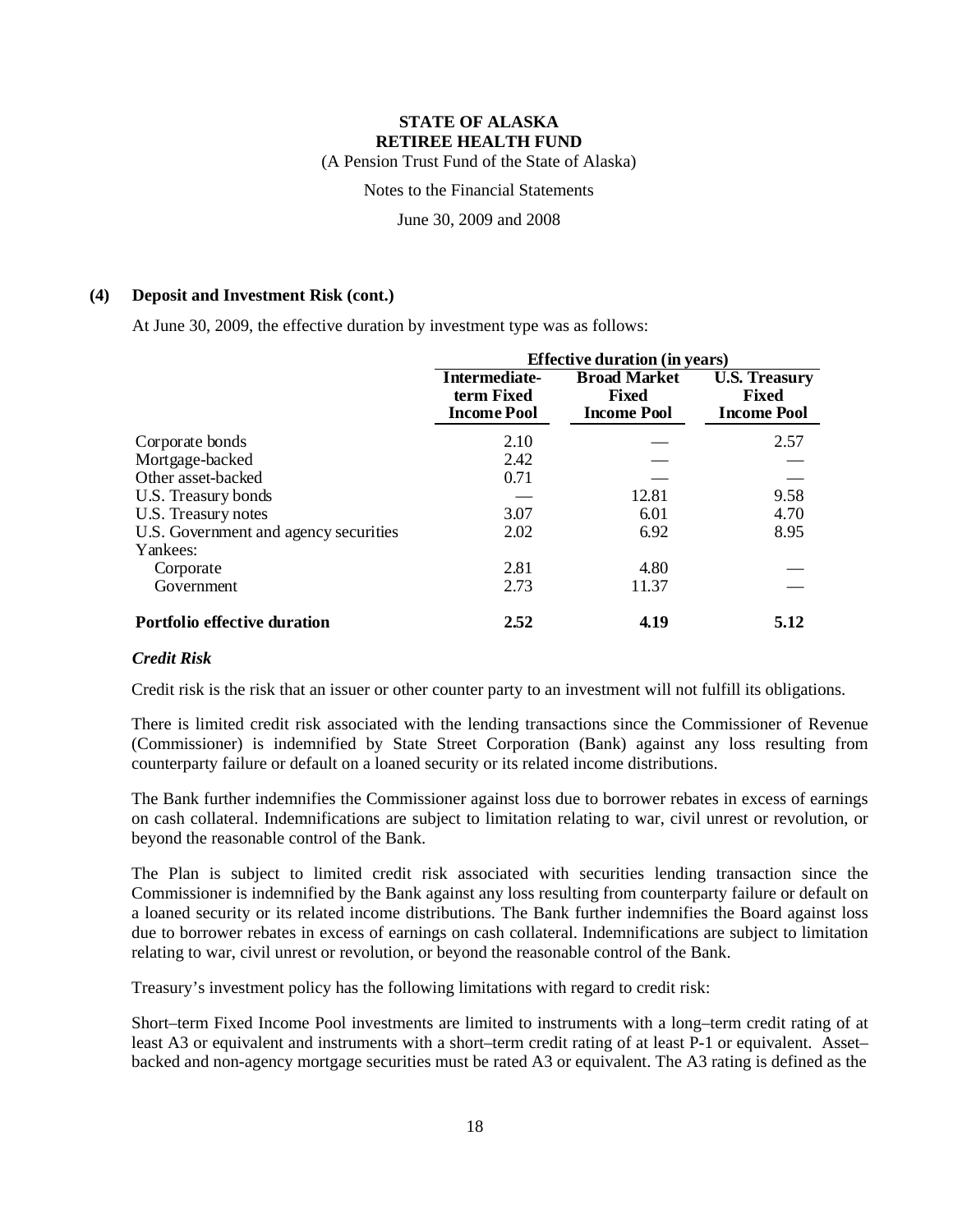(A Pension Trust Fund of the State of Alaska)

Notes to the Financial Statements

June 30, 2009 and 2008

#### **(4) Deposit and Investment Risk (cont.)**

median rating of the following three rating agencies: Standard & Poor's, Moody's or Fitch. Asset-backed and non-agency mortgage securities may be purchased if only rated by one of these agencies if they are rated AAA.

Intermediate–term and Broad Market Fixed Income Pool investments are limited to securities with a long– term credit rating of at least Baa3 or equivalent and securities with a short–term credit rating of at least P-1 or equivalent. Asset–backed and non-agency mortgage securities must be rated investment grade. The investment grade rating is defined as the median rating of the following three rating agencies: Standard  $\&$ Poor's, Moody's and Fitch. Asset-backed and non-agency mortgage securities may be purchased if only rated by one of these agencies if they are rated AAA.

U.S. Treasury Fixed Income Pool commercial paper must be rated at least P-1 by Moody's and A-1 by Standard & Poor's Corporation. In addition, corporate, asset-backed and non-agency mortgage securities must be rated investment grade. The investment grade rating is defined as the median rating of the following three rating agencies: Standard & Poor's Corporation, Moody's and Fitch. In addition, assetbacked and non-agency mortgage securities may be purchased if only rated by one of these agencies if they are rated AAA. Corporate bonds may be purchased if rated by two of these agencies.

The Conservative Broad Market Fixed Income Pool does not have its own investment policy because it invests only in existing pools, which do have established policies.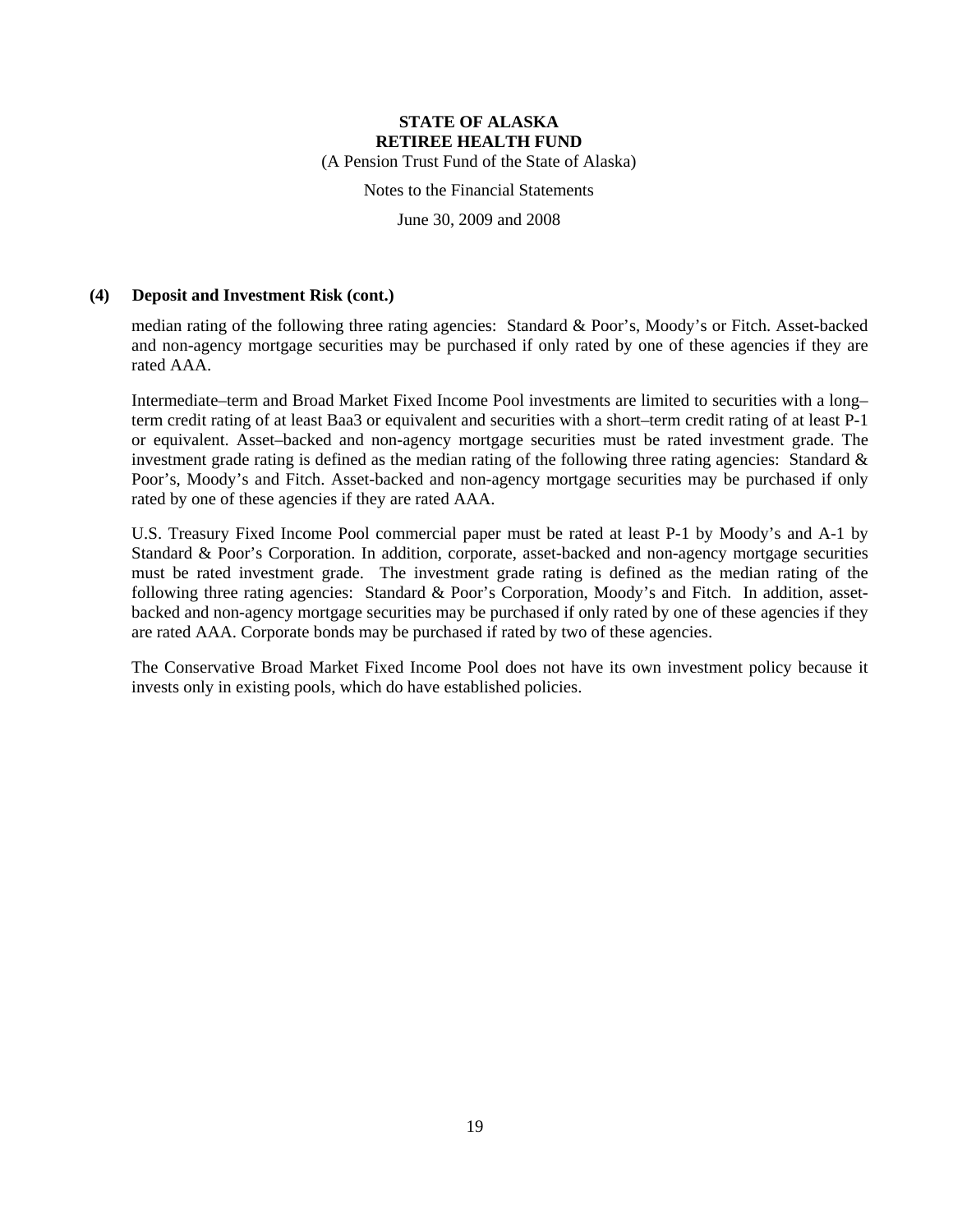(A Pension Trust Fund of the State of Alaska)

Notes to the Financial Statements

June 30, 2009 and 2008

At June 30, 2009, the State's internally managed pools consisted of investments with credit quality ratings issued by nationally recognized statistical rating organizations as follows (using Standard and Poor's Corporation rating scale):

| <b>Investment type</b>     | Rating       | Short-term<br><b>Fixed Income</b><br>Pool | Intermediate-<br>term Fixed<br><b>Income Pool</b> | <b>Broad Market</b><br><b>Fixed Income</b><br>Pool | U.S.<br><b>Treasury</b><br>Pool |
|----------------------------|--------------|-------------------------------------------|---------------------------------------------------|----------------------------------------------------|---------------------------------|
| Commercial paper           | $A-1$        | 1.10%                                     | $-$ %                                             | $-$ %                                              | $-$ %                           |
| Commercial paper           | Not rated    | 5.05                                      |                                                   |                                                    |                                 |
| <b>U.S. Treasury Notes</b> | <b>AAA</b>   |                                           | 44.00                                             | 16.18                                              | 69.34                           |
| U.S. Treasury bills        | <b>AAA</b>   | 34.70                                     |                                                   |                                                    |                                 |
| U.S. Treasury bonds        | <b>AAA</b>   |                                           |                                                   | 1.85                                               | 11.11                           |
| U.S. government agency     | <b>AAA</b>   | 2.69                                      | 27.68                                             | 2.36                                               |                                 |
| U.S. government agency     | Not Rated    |                                           | 1.00                                              | 1.18                                               | 6.45                            |
| Mortgage-backed            | <b>AAA</b>   | 3.46                                      | 7.42                                              | 45.46                                              |                                 |
| Mortgage-backed            | $\mathbf{A}$ | 0.11                                      |                                                   |                                                    |                                 |
| Mortgage-backed            | <b>BBB</b>   | 0.18                                      |                                                   |                                                    |                                 |
| Mortgage-backed            | Not Rated    | 0.30                                      | 1.67                                              | 3.89                                               |                                 |
| Other asset-backed         | <b>AAA</b>   | 10.87                                     | 0.39                                              | 0.82                                               |                                 |
| Other asset-backed         | AA           | 0.85                                      | 0.06                                              | 0.09                                               |                                 |
| Other asset-backed         | $\mathbf{A}$ | 0.35                                      | 0.15                                              | 0.26                                               |                                 |
| Other asset-backed         | <b>BBB</b>   |                                           |                                                   | 0.06                                               |                                 |
| Corporate bonds            | <b>AAA</b>   | 19.33                                     | 4.49                                              | 1.85                                               | 7.60                            |
| Corporate bonds            | AA           | 6.16                                      | 1.36                                              | 2.63                                               |                                 |
| Corporate bonds            | $\mathbf{A}$ | 7.64                                      | 2.92                                              | 9.11                                               |                                 |
| Corporate bonds            | <b>BBB</b>   |                                           | 1.81                                              | 5.97                                               |                                 |
| Corporate bonds            | Not Rated    |                                           |                                                   | 0.19                                               |                                 |
| Yankees:                   |              |                                           |                                                   |                                                    |                                 |
| Government                 | AA           |                                           | 0.76                                              |                                                    |                                 |
| Government                 | BBB          |                                           |                                                   | 0.17                                               |                                 |
| Government                 | Not Rated    |                                           |                                                   | 0.10                                               |                                 |
| Corporate                  | <b>AAA</b>   | 1.61                                      | 2.56                                              | 0.81                                               |                                 |
| Corporate                  | AA           | 4.29                                      | 0.91                                              | 0.29                                               |                                 |
| Corporate                  | $\mathbf{A}$ | 1.24                                      | 0.48                                              | 1.94                                               |                                 |
| Corporate                  | <b>BBB</b>   |                                           | 0.17                                              | 0.94                                               |                                 |
| Corporate                  | Not Rated    |                                           | 0.05                                              |                                                    |                                 |
| No credit exposure         |              | 0.07                                      | 2.12                                              | 3.85                                               | 5.50                            |
|                            |              | 100.00%                                   | 100.00%                                           | 100.00%                                            | 100.00%                         |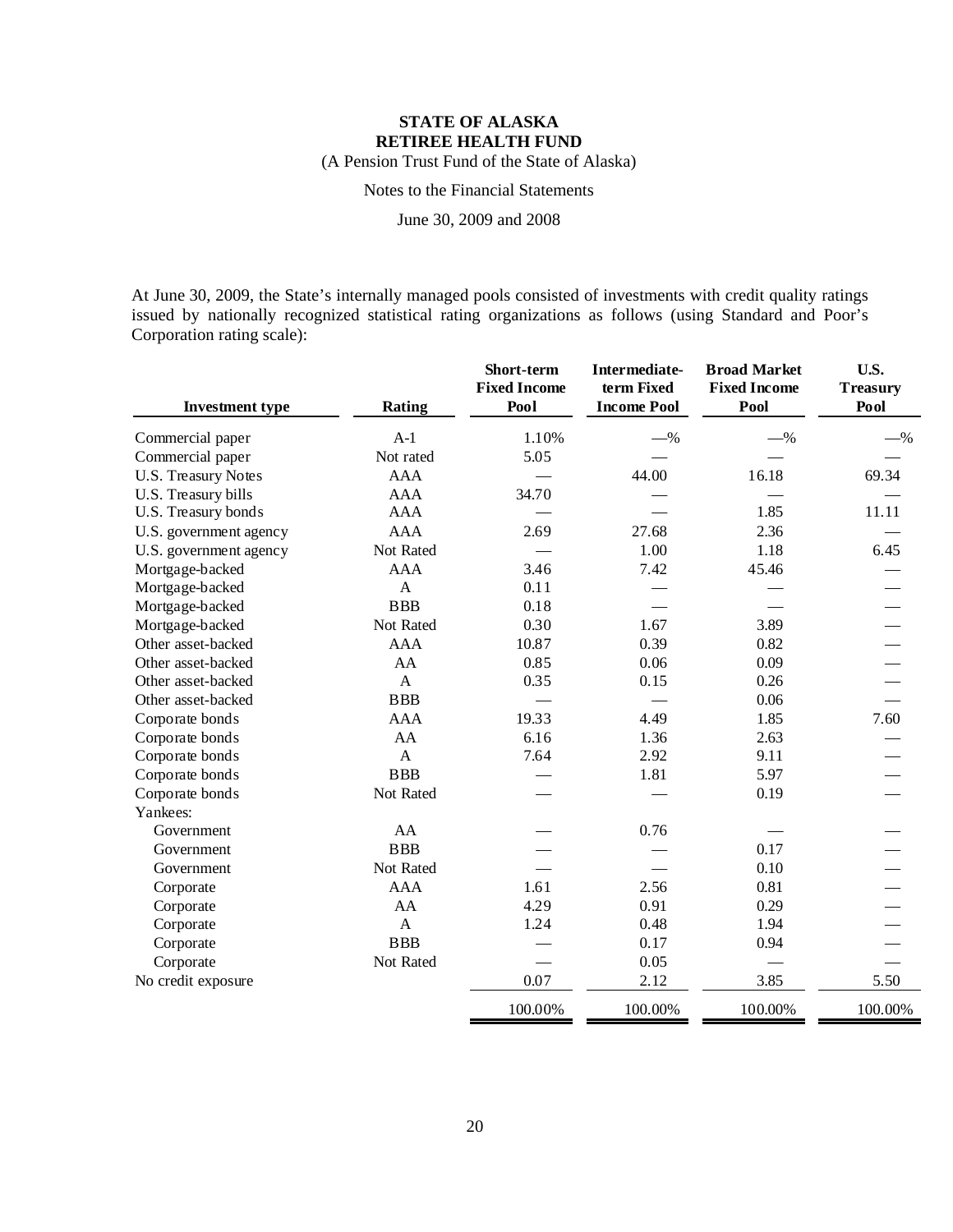(A Pension Trust Fund of the State of Alaska)

### Notes to the Financial Statements

June 30, 2009 and 2008

#### **(4) Deposit and Investment Risk (cont.)**

### *Custodial Credit Risk – Deposits*

Custodial credit risk is the risk that deposits may not be returned in the event of a bank failure. Treasury's policy with regard to custodial credit risk is to collateralize state deposits to the extent possible. The bond indentures governing the investment of tobacco revenue related bond proceeds does not establish policy with regard to custodial credit risk. At June 30, 2009, the Plan's deposits had the following uncollateralized and uninsured deposits:

|                                  | Amount |  |
|----------------------------------|--------|--|
| <b>International Equity Pool</b> | 34,115 |  |

#### *Foreign Currency Risk*

The Commissioner of Revenue formally adopts asset allocation policies for the Plan at the beginning of each fiscal year, some of which places policy limitations on the amount of international securities the Plan is allowed to hold. The following policy was in place during fiscal year 2009 and invested assets included the following holdings at June 30, 2009, for the Plan's investment in the International Equity Pool:

|                                               | <b>Policy</b>  | Actual |
|-----------------------------------------------|----------------|--------|
| Retiree Health Insurance Fund, Long-term Care | $21\% \pm 4\%$ | 22.15% |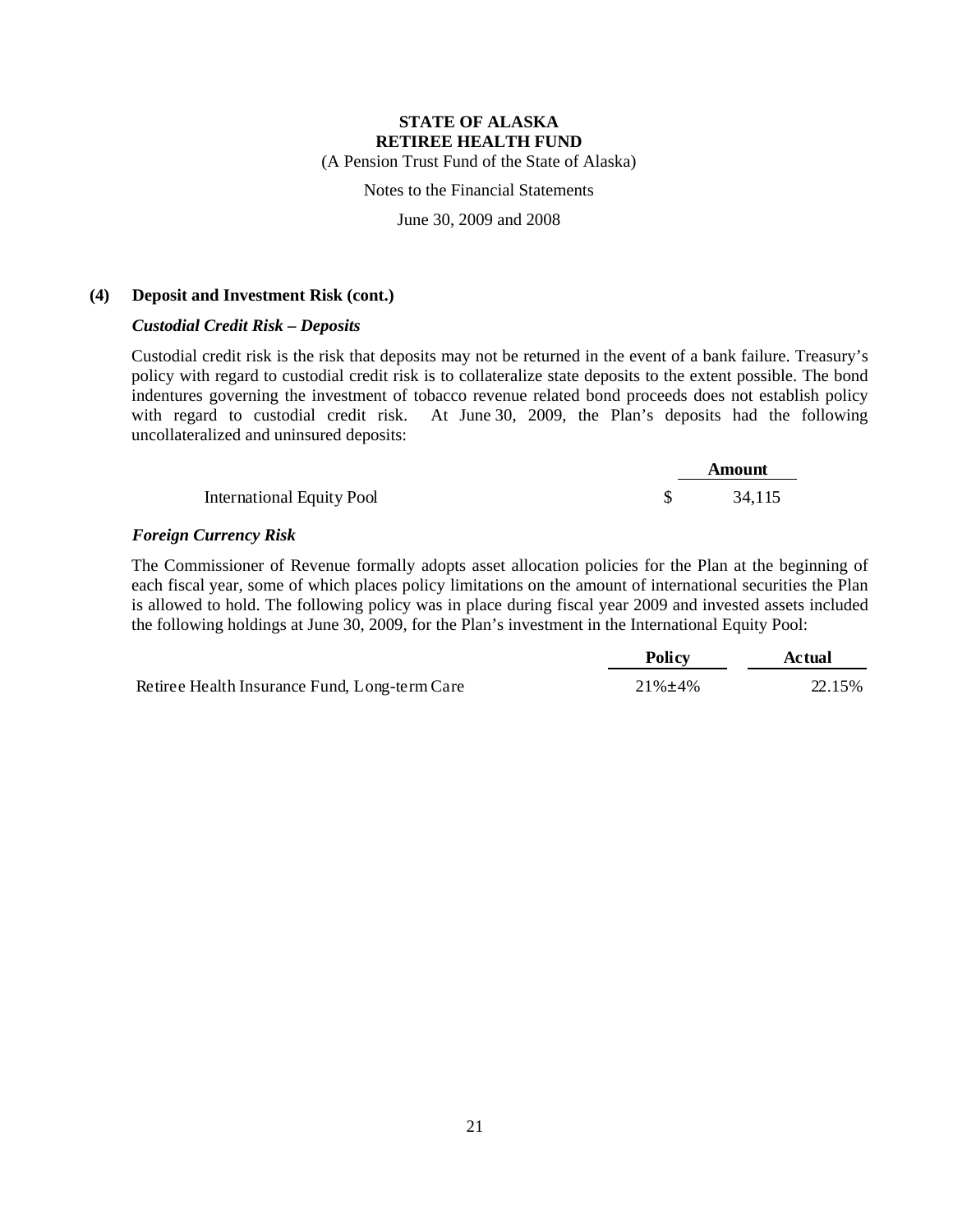(A Pension Trust Fund of the State of Alaska)

Notes to the Financial Statements

June 30, 2009 and 2008

### **(4) Deposit and Investment Risk (cont.)**

At June 30, 2009, the Plan investment in the International Equity Pool had exposure to foreign currency risk as follows:

| <b>Currency</b>                     | <b>Fair Value</b><br><b>Amount</b> |
|-------------------------------------|------------------------------------|
| Deposits:                           |                                    |
| Euro currency                       | \$<br>(104)                        |
| Japanese Yen                        | 4,423                              |
| Pound Sterling                      | (4,320)                            |
|                                     | (1)                                |
| Investments – international equity: |                                    |
| Canadian Dollar                     | 323,722                            |
| Danish Krone                        | 241,350                            |
| Euro Currency                       | 8,248,949                          |
| Hong Kong Dollar                    | 197,490                            |
| Japanese Yen                        | 4,210,037                          |
| Pound Sterling                      | 5,488,173                          |
| Singapore Dollar                    | 482,914                            |
| Swedish Krona                       | 304,186                            |
| <b>Swiss Franc</b>                  | 2,354,609                          |
|                                     | 21,851,430                         |
| Total                               | \$<br>21,851,429                   |

### *Concentration of Credit Risk*

At June 30, 2009, the Plan had more than five percent of their investments in Federal Home Loan Corporation and Federal Home Loan Bank as follows:

|                                        | <b>Fair Value</b> | Percent of<br>total plan<br>investments |
|----------------------------------------|-------------------|-----------------------------------------|
| Federal Home Loan Mortgage Corporation | 19,467,923        | 12.61%                                  |
| Federal Home Loan Bank                 | 7,505,552         | 4.86%                                   |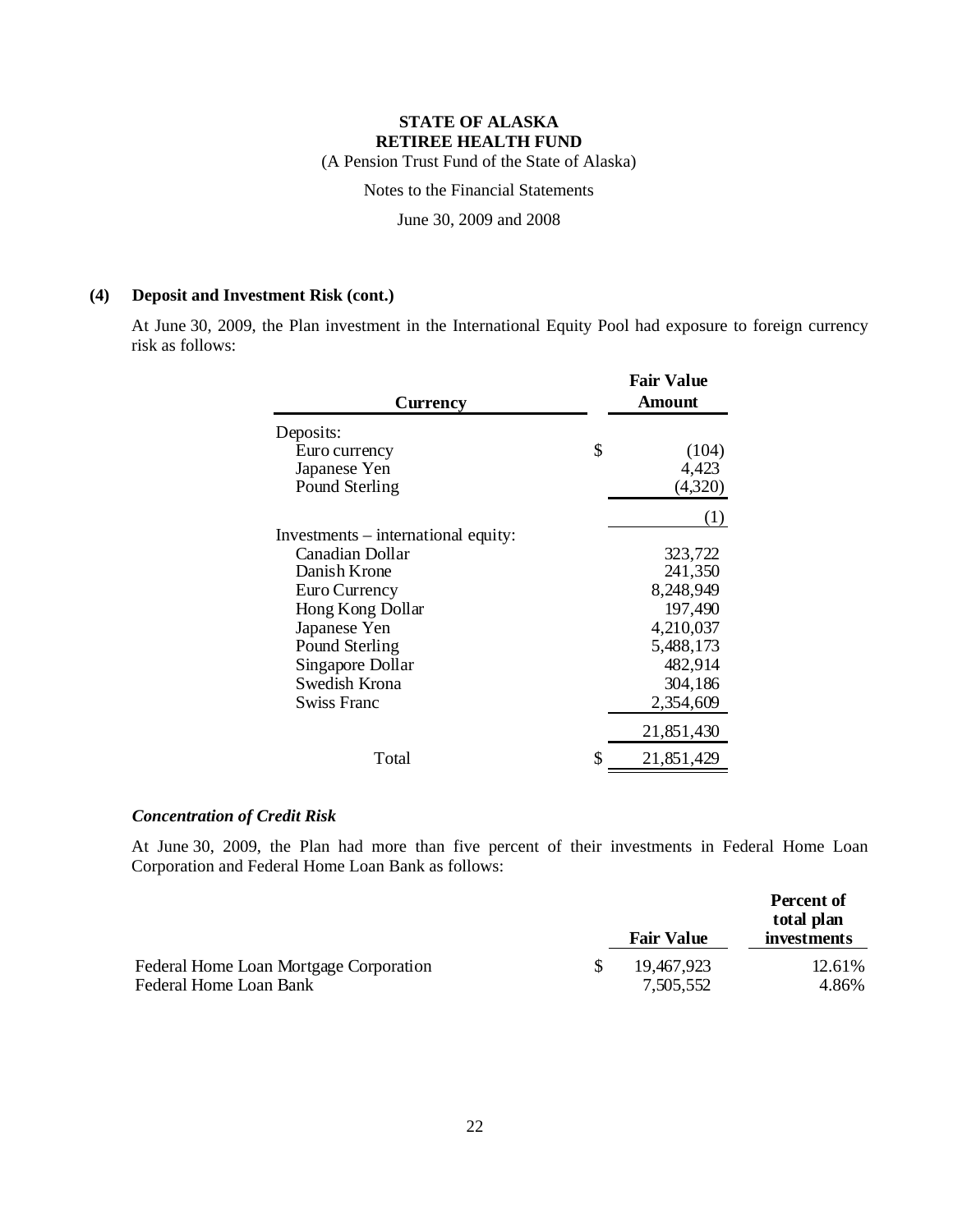(A Pension Trust Fund of the State of Alaska)

Notes to the Financial Statements

June 30, 2009 and 2008

#### **(4) Deposit and Investment Risk (cont.)**

Treasury's policy with regard to concentration of credit risk is to prohibit the purchase of more than 5.0% of a pool's holdings in corporate bonds backed by any one company or affiliated group. However, such prohibition does not apply to securities backed by the full faith and credit of the U.S. Government.

#### **(5) Securities Lending**

Alaska Statute 37.10.071 authorized the Commissioner to lend assets, under an agreement and for a fee, against deposited collateral. In February 2008, the Commissioner suspended the securities lending agreement with the Bank which lent equity and domestic fixed income securities. Prior to suspension, the Bank, acting as the Commissioner's agent under the agreement, transferred securities to broker agents or other entities for collateral in the form of cash or securities and simultaneously agreed to return the collateral for the same securities in the future. At June 30, 2009 and 2008, there were no outstanding securities on loan.

At June 30, 2009 and 2008, there were no loans allocable to the Plan. While the securities lending agreement was active, there was no limit to the amount that could be loaned and the Commissioner was able to sell securities on loan. International equity security loans were collateralized at not less than 105% of their fair value. All other security loans were collateralized at not less than 102% of their fair value. Loaned securities and collateral were marked to market daily and collateral was received or delivered the following day to maintain collateral levels.

Cash collateral was invested in a registered  $2(a)$ –7 money market fund. Maturities of investments in the money market fund generally did not match the maturities of the loaned securities because the lending agreements were terminable at will. Collateral securities could have been pledged or sold upon borrower default. Since the Commissioner did not have the ability to pledge or sell the securities collateral unless the borrower defaulted, they were not recorded on the financial statements. Securities under loan, cash collateral and cash collateral payable were recorded on the financial statements at fair value. The Bank, the Plan and the borrower received a fee from earnings on invested collateral. The Bank and the Plan shared a fee paid by the borrower for loans not collateralized with cash.

There was limited credit risk associated with the lending transactions since the Commissioner was indemnified by the Bank against any loss resulting from counterparty failure or default on the loaned security or is related income distributions. The Bank further indemnified the Board against loss due to borrower rebates in excess of earning on cash collateral. Indemnifications were subject to limitation related to war, civil unrest or revolution, or beyond the reasonable control of the Bank.

For the years ended June 30, 2009 and 2008, there were no losses incurred as a result of securities lending transactions and there were no violations of legal or contractual provisions or failures by any borrowers to return loaned securities.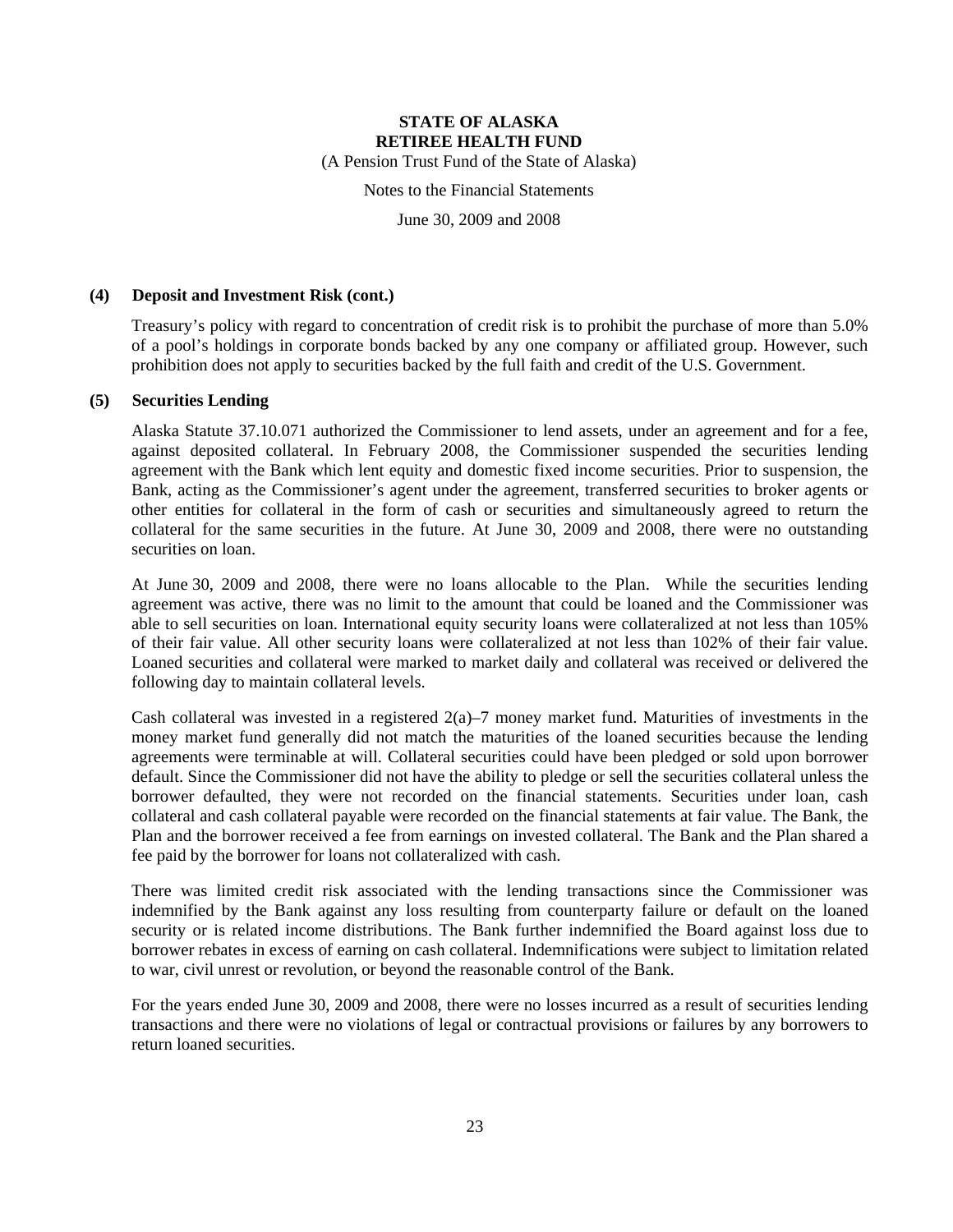(A Pension Trust Fund of the State of Alaska)

Notes to the Financial Statements

June 30, 2009 and 2008

#### **(6) Claims Payable**

The liability for claims incurred but not reported represents the estimated amounts necessary to settle all outstanding claims, incurred but not reported, as of the balance sheet date. The Plan's reserve estimates are based primarily on historical development patterns adjusted for current trends that would modify past experience. Claims are reevaluated periodically to consider the effects of inflation, claims settlement trends and other economic factors. The process of establishing loss reserves is subject to uncertainties that are normal, recurring and inherent in the healthcare business.

Changes in the balances of claims liabilities follows:

|                                                                                                                                                                | 2009                                   | 2008                               |
|----------------------------------------------------------------------------------------------------------------------------------------------------------------|----------------------------------------|------------------------------------|
| Beginning of year:<br>Due to State of Alaska General Fund for<br>outstanding warrants<br>Outstanding claims received but not paid<br>Incurred but not reported | \$<br>296,775<br>416,302<br>15,152,000 | 1,497,919<br>811,905<br>54,172,000 |
| Total, beginning of year                                                                                                                                       | 15,865,077                             | 56,481,824                         |
| Benefit deductions<br>Benefits paid                                                                                                                            | 38,473,565<br>(31,828,099)             | 194,610,984<br>(235, 227, 731)     |
| Total, end of year                                                                                                                                             | \$<br>22,510,543                       | 15,865,077                         |
| End of year:<br>Due to State of Alaska General Fund for<br>outstanding warrants<br>Outstanding claims received but not paid                                    | \$<br>2,810,257<br>532,286             | 296,775<br>416,302                 |
| Total, end of year                                                                                                                                             | \$<br>22,510,543                       | 15,865,077                         |
| Incurred but not reported                                                                                                                                      | 19,168,000                             | 15,152,000                         |

#### **(7) Transfers**

The Department of Administration determined that statutory changes were needed to ensure that the Defined Benefit Retiree Health Program was funded in compliance with the Internal Revenue Code. Consequently, during the fiscal year 2007 legislative session, a law was enacted that created the Alaska Retiree Healthcare Trusts (ARHCT), two separate irrevocable trusts. Senate Bill 123 (SB 123), effective June 7, 2007, directs all separately calculated employer contributions for the retiree health benefits, and appropriations, earning and reserves for payment of retiree medical obligations, to be credited to each respective ARHCT. Pursuant to SB 123, Treasury and the Department of Administration established and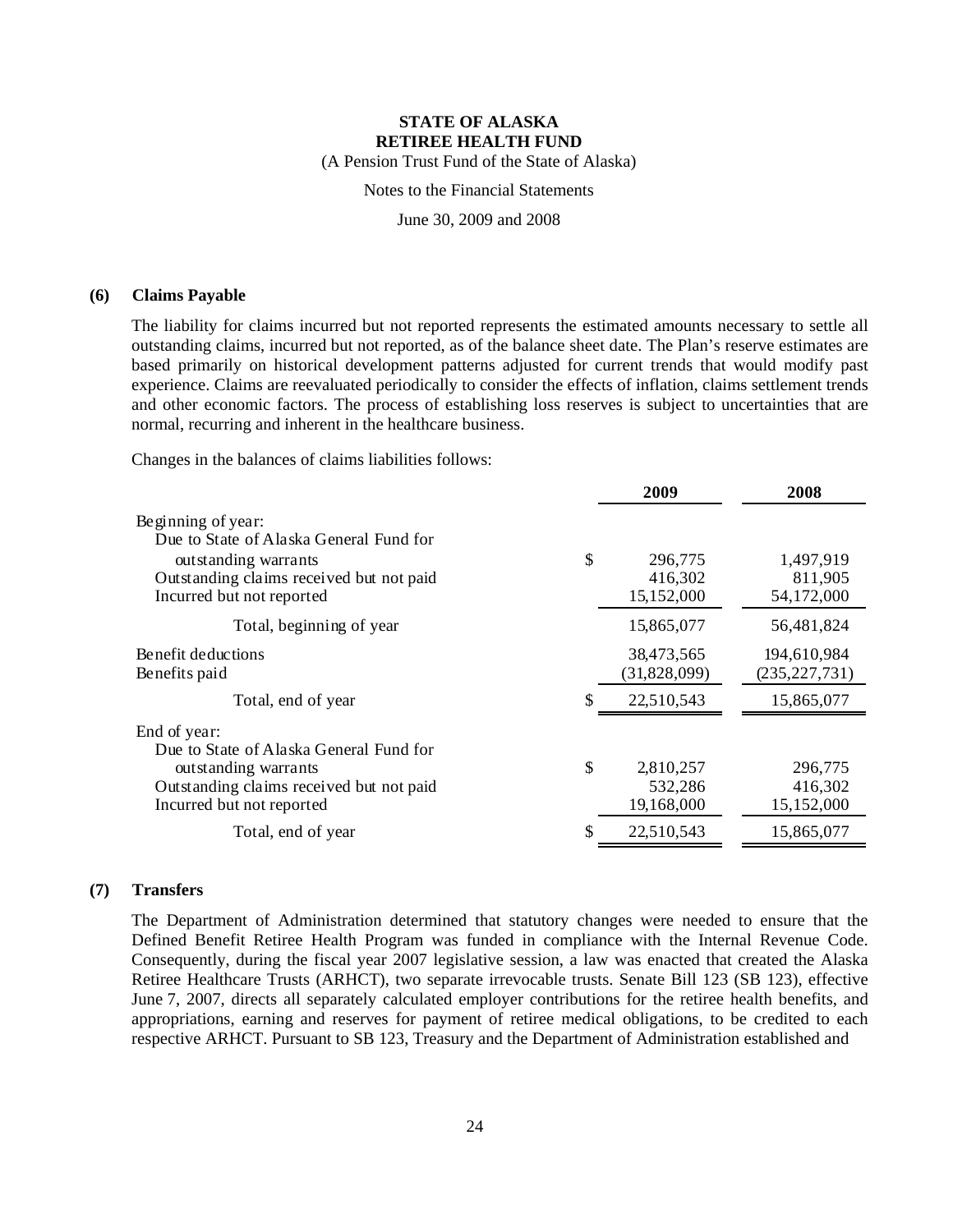(A Pension Trust Fund of the State of Alaska)

Notes to the Financial Statements

June 30, 2009 and 2008

#### **(7) Transfers (cont.)**

implemented the ARHCT effective as of July 1, 2007. The ARHCT is funded through employer contributions, premiums paid by retirees, and investment income.

#### **(8) Medicare Part D Retiree Drug Subsidy**

One of the provisions of Medicare Part D provides sponsors of pension healthcare plans the opportunity to receive a retiree drug subsidy (RDS) payment if the sponsor's plan provides a prescription drug benefit that is actuarially equivalent to the Medicare Part D benefit. The RDS is equal to twenty–eight percent of the amount of eligible prescription drug benefit costs of retirees who are eligible for, but not enrolled in, Medicare Part D, by virtue of continuing to be covered by the sponsor's plan. The Plan was approved for participation in the Medicare Part D program beginning calendar year 2006. The RDS for the six month period ended June 30, 2009, cannot be reasonably estimated, and therefore is not recorded in the financial statements for the period ended June 30, 2009.

### **(9) Subsequent Event**

During fiscal year 2009, the Plan issued a request for proposal for claims administration. The contract for the third party administrator for claims payments was awarded to Wells Fargo Insurance Services (Wells Fargo). Wells Fargo began claims administration on July 1, 2009. To initiate claims payment on July 1, 2009, the Plan, along with the Group Health and Life Fund, Public Employees', Teachers', and Judicial Alaska Retiree Healthcare Trusts, each transferred an amount as an initial deposit with Wells Fargo. The Plan's portion of the deposit was \$351,455 and is classified as other assets on the statement of net assets.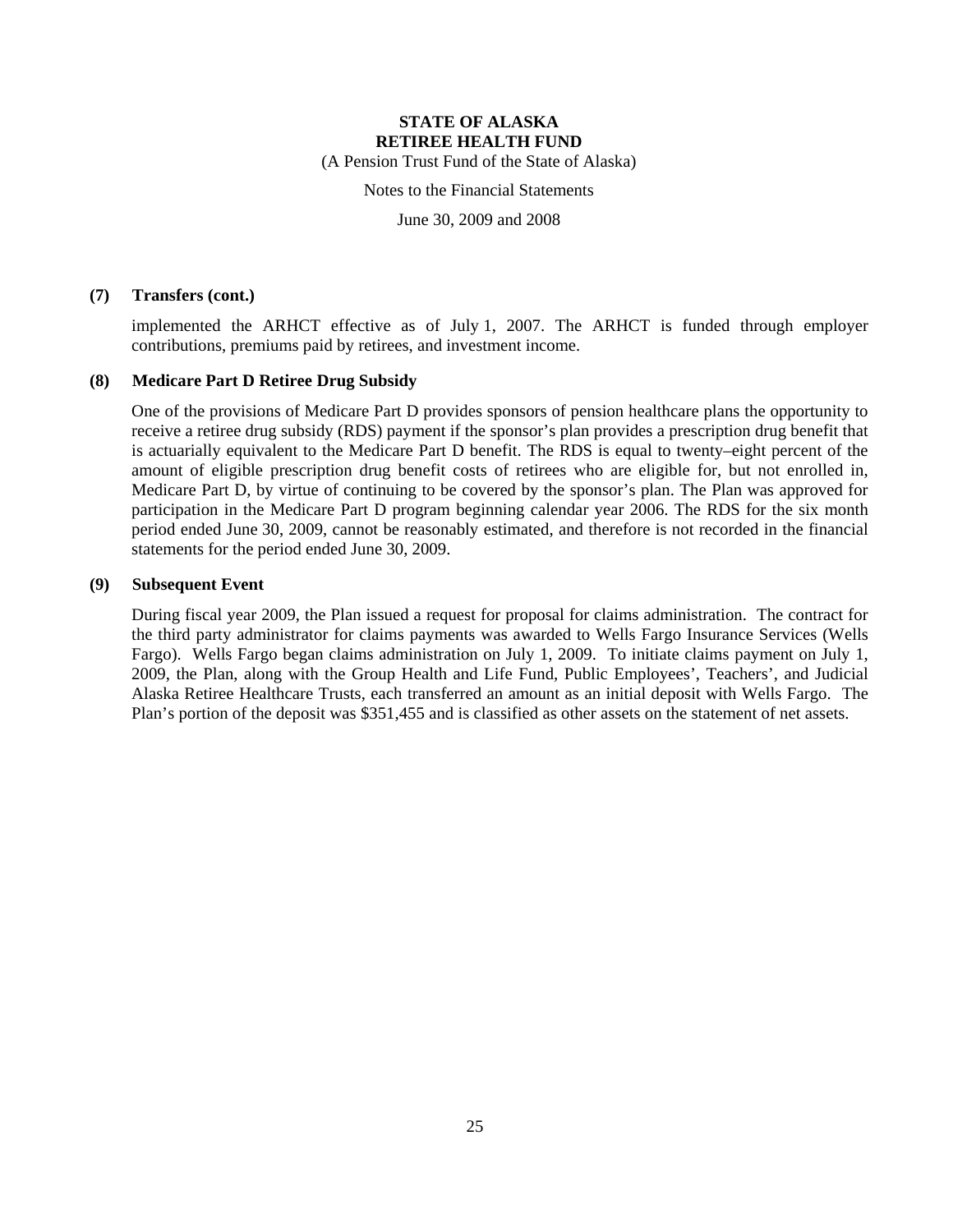(A Pension Trust Fund of the State of Alaska)

#### Statements of Fiduciary Net Assets

#### June 30, 2009 and 2008

|                                                                                                                     |                                              | 2009                                   |                          |                          | 2008                    |                                    |                          |                          |
|---------------------------------------------------------------------------------------------------------------------|----------------------------------------------|----------------------------------------|--------------------------|--------------------------|-------------------------|------------------------------------|--------------------------|--------------------------|
|                                                                                                                     | Major<br><b>Medical</b>                      | <b>Dental, Visual</b><br>and Audio     | Long-term<br>Care        | <b>Total</b>             | Major<br><b>Medical</b> | <b>Dental, Visual</b><br>and Audio | Long-term<br>Care        | <b>Total</b>             |
| Assets:<br>Cash and cash equivalents (notes 3, 4 and 5):<br>Investment in State of Alaska<br>General Fund and other |                                              |                                        |                          |                          |                         |                                    |                          |                          |
| nonsegregated investments pool<br>Short-term fixed income pool                                                      | \$<br>$\overline{\phantom{0}}$<br>20,061,579 | 16,603,395<br>$\overline{\phantom{0}}$ | 1,155,182                | 16,603,395<br>21,216,761 | 8,446,700               | 17,158,150                         | 2,762,280                | 17,158,150<br>11,208,980 |
| Total cash and cash equivalents                                                                                     | 20,061,579                                   | 16.603.395                             | 1,155,182                | 37,820,156               | 8,446,700               | 17,158,150                         | 2,762,280                | 28,367,130               |
| Investments (notes 3, 4 and 5):<br>Broad market fixed income pool<br>Conservative fixed income pool                 |                                              |                                        | 41,681,080               | 41,681,080               |                         |                                    | 54,839,403               | 54,839,403               |
| Domestic equity account<br>International equity pool                                                                |                                              | $\overline{\phantom{a}}$               | 78,278,089<br>34,459,282 | 78,278,089<br>34,459,282 |                         |                                    | 76,675,799<br>31,374,964 | 76,675,799<br>31,374,964 |
| Total investments                                                                                                   |                                              |                                        | 154,418,451              | 154,418,451              |                         |                                    | 162,890,166              | 162,890,166              |
| Other:<br>Premiums receivable<br>Interest and dividends receivable<br>Due from PERS Retiree                         | 45.544<br>67,660                             | 3,152                                  | 2,548<br>7,807           | 51,244<br>75,467         | 33,642<br>19,935        | 5,689                              | 5,097<br>7,478           | 44,428<br>27,413         |
| <b>Health Care Trust</b>                                                                                            |                                              |                                        |                          |                          | 5,484,706               |                                    |                          | 5,484,706                |
| Due from JRS Retiree<br><b>Health Care Trust</b><br>Other receivables<br>Other assets (note 9)                      | 10,799<br>32,346                             | 281,717                                | 37,392                   | 10,799<br>351,455        | 8.572                   |                                    | $\qquad \qquad$          | 8,572                    |
| Total other                                                                                                         | 156,349                                      | 284,869                                | 47,747                   | 488,965                  | 5,546,855               | 5,689                              | 12,575                   | 5,565,119                |
| Total assets                                                                                                        | 20,217,928                                   | 16,888,264                             | 155,621,380              | 192,727,572              | 13,993,555              | 17,163,839                         | 165,665,021              | 196,822,415              |
| Liabilities:<br>Claims payable (note 6):<br>Medical, dental, visual and audio<br>Long-term Care                     | 179,948                                      | 4,487,627                              | 15,032,711               | 4,667,575<br>15,032,711  | 142,000                 | 2,926,858                          | 12,499,444               | 3,068,858<br>12,499,444  |
| Total claims payable                                                                                                | 179,948                                      | 4,487,627                              | 15,032,711               | 19,700,286               | 142,000                 | 2,926,858                          | 12,499,444               | 15,568,302               |
| Accrued expenses                                                                                                    | 17,130                                       | 95,208                                 | 29,545                   | 141,883                  | 2,469,837               | 86,532                             | 21,372                   | 2,577,741                |
| Due to State of Alaska<br>General Fund (note 6)<br>Due to PERS Alaska Retiree                                       | 2,265,192                                    | 492,516                                | 52,549                   | 2,810,257                | 26,033                  | 241,068                            | 29,674                   | 296,775                  |
| <b>Health Care Trust</b><br>Due to TRS Alaska Retiree                                                               | 1,051,018                                    |                                        |                          | 1,051,018                |                         |                                    |                          |                          |
| <b>Health Care Trust</b><br>Due to JRS Alaska Retiree                                                               | 3,439,416                                    |                                        |                          | 3,439,416                | 754,300                 |                                    |                          | 754,300                  |
| <b>Health Care Trust</b><br><b>Total liabilities</b>                                                                | 12,609<br>6,965,313                          | 5,075,351                              | 15,114,805               | 12,609<br>27,155,469     | 3,392,170               | 3,254,458                          | 12,550,490               | 19,197,118               |
| Total net assets held in trust                                                                                      |                                              |                                        |                          |                          |                         |                                    |                          |                          |
| for postemployment<br>healthcare benefits                                                                           | 13,252,615<br>S                              | 11,812,913                             | 140,506,575              | 165,572,103              | 10,601,385              | 13,909,381                         | 153,114,531              | 177,625,297              |

See accompanying notes to financial statements.